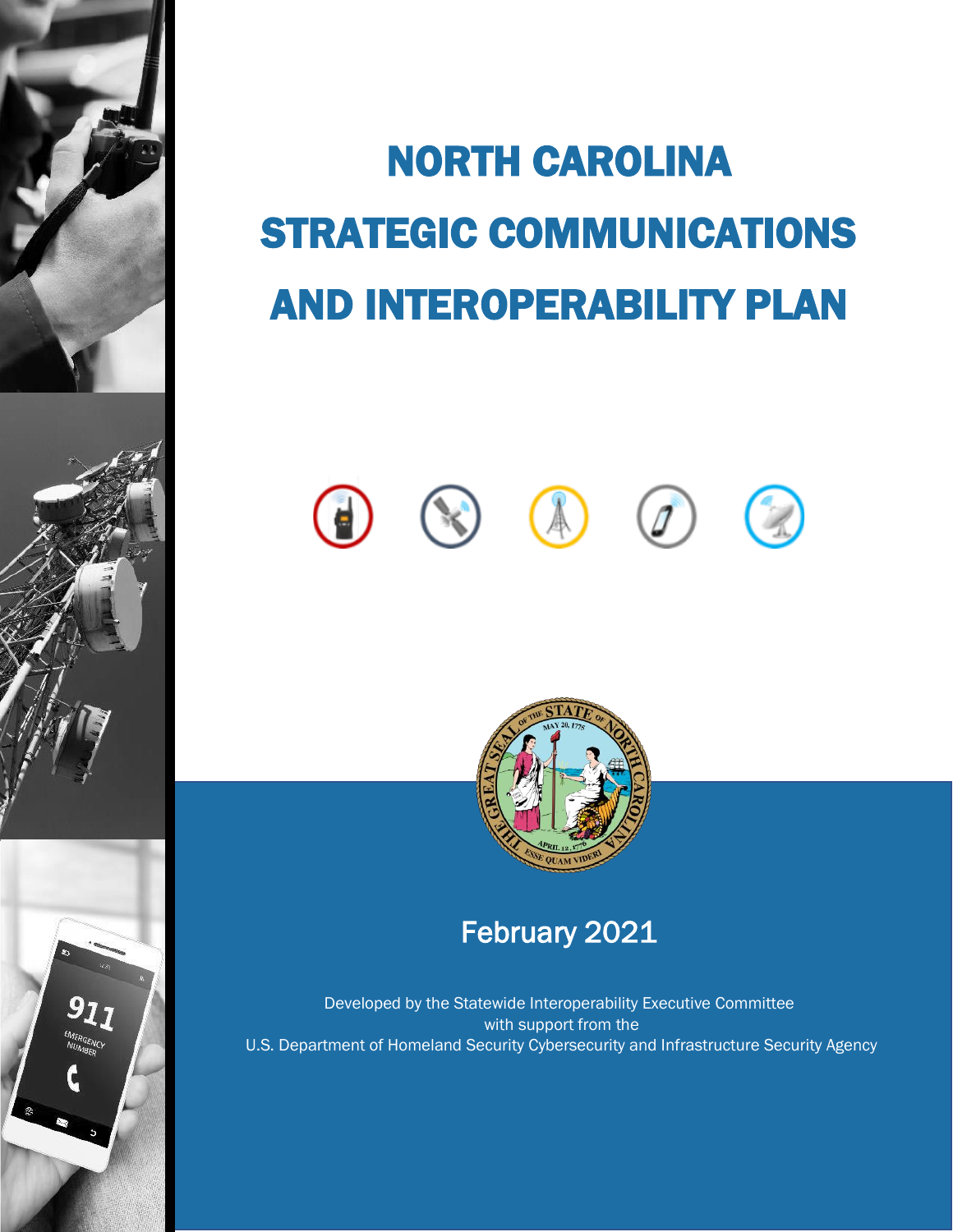#### STRATEGIC PLAN AUTHORIZATION LETTER FROM THE SERC

The State Emergency Response Commission (SERC) has enjoyed an excellent reputation in North Carolina and throughout the nation for providing outstanding guidance and improving public safety and emergency response. As a sub-committee to the SERC, the State Interoperability Executive Committee's (SIEC) leadership, dedication, and hard work has been instrumental to North Carolina's interoperability successes and we are extremely proud of the progress we have made.

One of the greatest challenges we face when responding to an emergency is streamlined communication interoperability with local, State, and federal agencies. The 2021 North Carolina Strategic Communications and Interoperability Plan (SCIP) provides renewed direction for North Carolina to proactively maintain and build upon interoperability successes with the emerging public safety communication technologies. The greater level of interoperability among public safety agencies during preparedness, response, and recovery across the State demonstrates the positive impact of the SIEC's work.

The SERC eagerly authorizes and endorses the 2021 SCIP.

Chairman, SERC Vice-Chairman, SERC Erik A. Hooks - Secretary North Carolina Department of Public Safety

Michael A. Sprayberry - Executive Director North Carolina Emergency Management

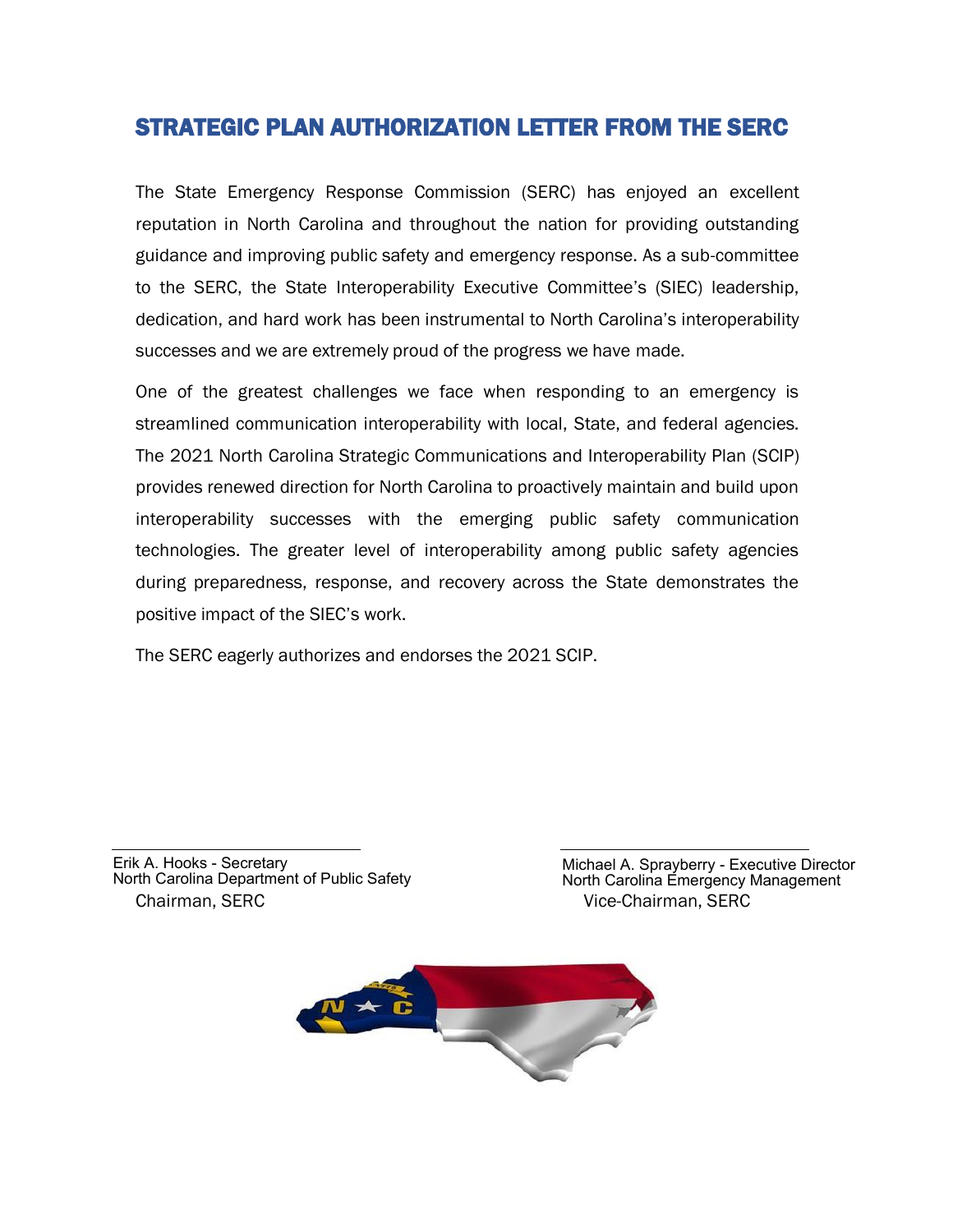#### EXECUTIVE SUMMARY

As a recognized leader in public safety communications interoperability, North Carolina has achieved a greater level of interoperability by continuing to identify best practices and lessons learned and implement them in North Carolina. Emergency personnel in North Carolina must have and sustain the ability to coordinate over mission critical communication technologies during a large-scale hurricane incident response, a multi-agency and multijurisdiction public safety task force, wildfire evacuations, winter storms or daily traffic accidents.

Emergency communications has changed dramatically in the last 30 years from simple voice communications to a demanding operating environment. This new environment now requires the sustainment of robust Land Mobile Radio (LMR) communications, the integration of cellular data communications over a public safety broadband network, the delivery of 9-1-1 services using a Next Generation 9-1-1 (NG9-1-1) digital network, and the statewide integration of modern Emergency Alert and Warnings Systems (AWS).

The North Carolina 2021 Statewide Communications Interoperability Plan provides the State with strategic direction and actionable goals for public safety communications interoperability for the next three to five years. A series of collaborative stakeholder engagements between the Statewide Interoperability Executive Committee (SIEC) and the Department of Homeland Security (DHS) Cybersecurity and Infrastructure Security Agency (CISA) Emergency Communications Division (ECD) led to the development of a stakeholder-driven strategic plan. These collaborative engagements allowed for the direct input from both local and State government representatives and stakeholder organizations.

The SIEC is a multi-agency, multi-jurisdictional, and multi- discipline sub-committee of the State Emergency Response Commission (SERC) that enabled the development of this strategic plan, one that encompasses the needs of stakeholders and identified known communications gaps across the State. The 2021 North Carolina Strategic Communications and Interoperability Plan (SCIP) contains strategic goals and actionable objectives across three core areas: governance, technology, and sustainable funding.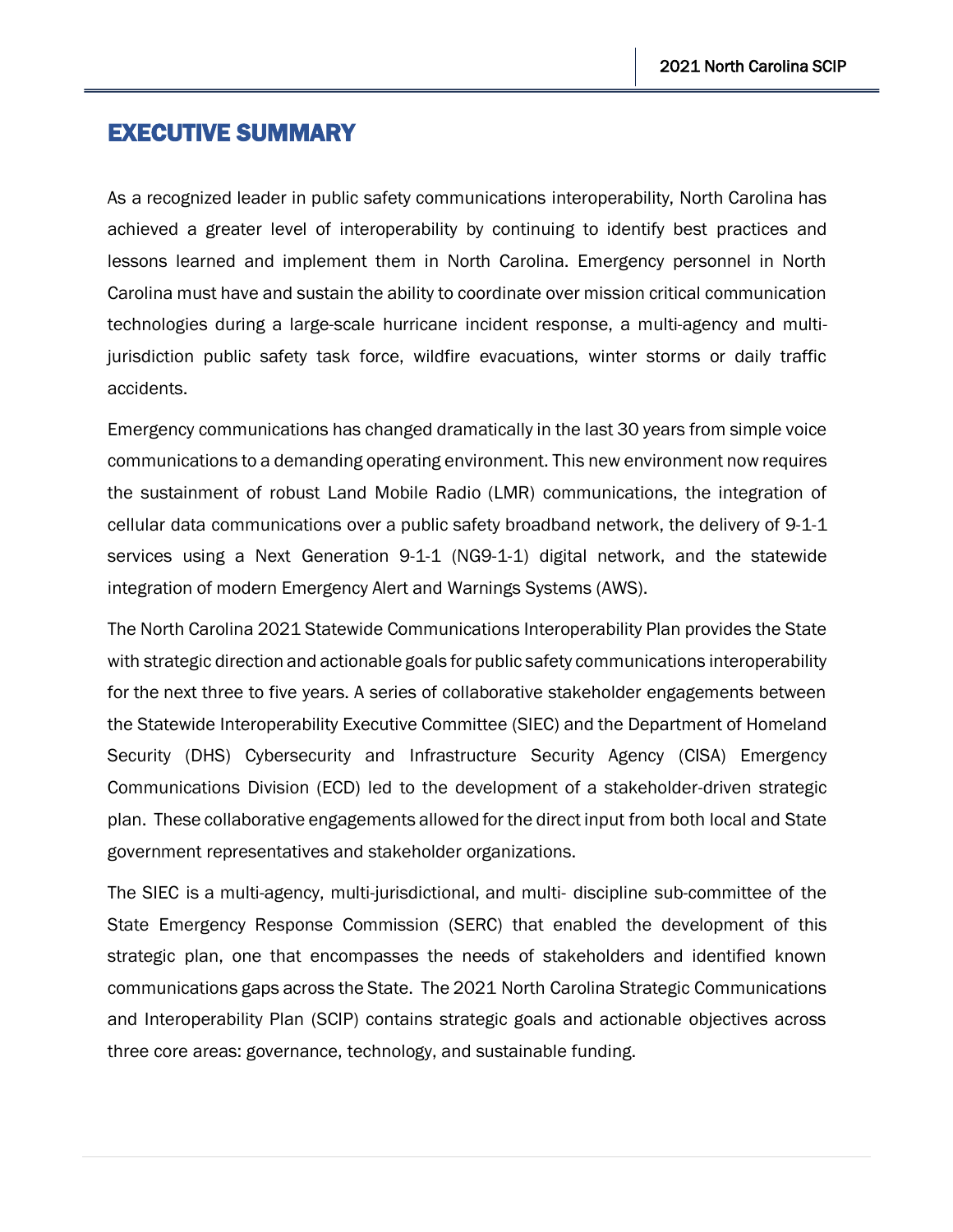The SCIP will provide strategic direction and promote alignment of those responsible for interoperable and emergency communications at the state, regional, local, and tribal levels. Furthermore, the SCIP can explain to executive and elected leadership the vision for interoperable and emergency communications and demonstrate the need for funding.

The 2021 North Carolina SCIP is a strategic plan to guide committees and working groups in the accomplishment of plans. The utilization of the SCIP and the concurrent execution of initiatives from all four areas above will enable the sustainment of and improvement upon North Carolina's current communications interoperability success. Ultimately, the SCIP will prepare North Carolina for future disasters, regardless of scope where, public safety communications and interoperability will be essential for the preservation of life and the protection of property.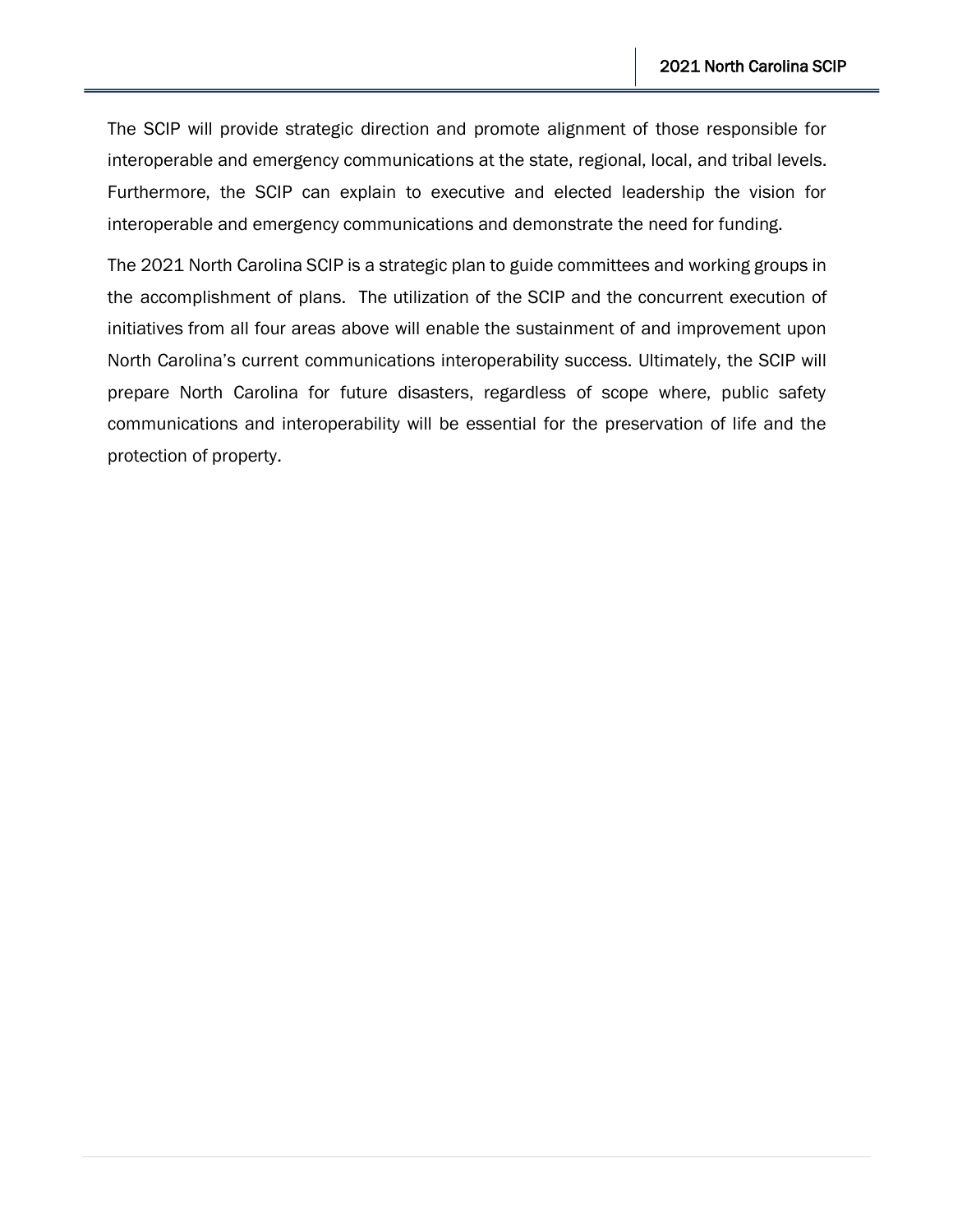## **TABLE OF CONTENTS**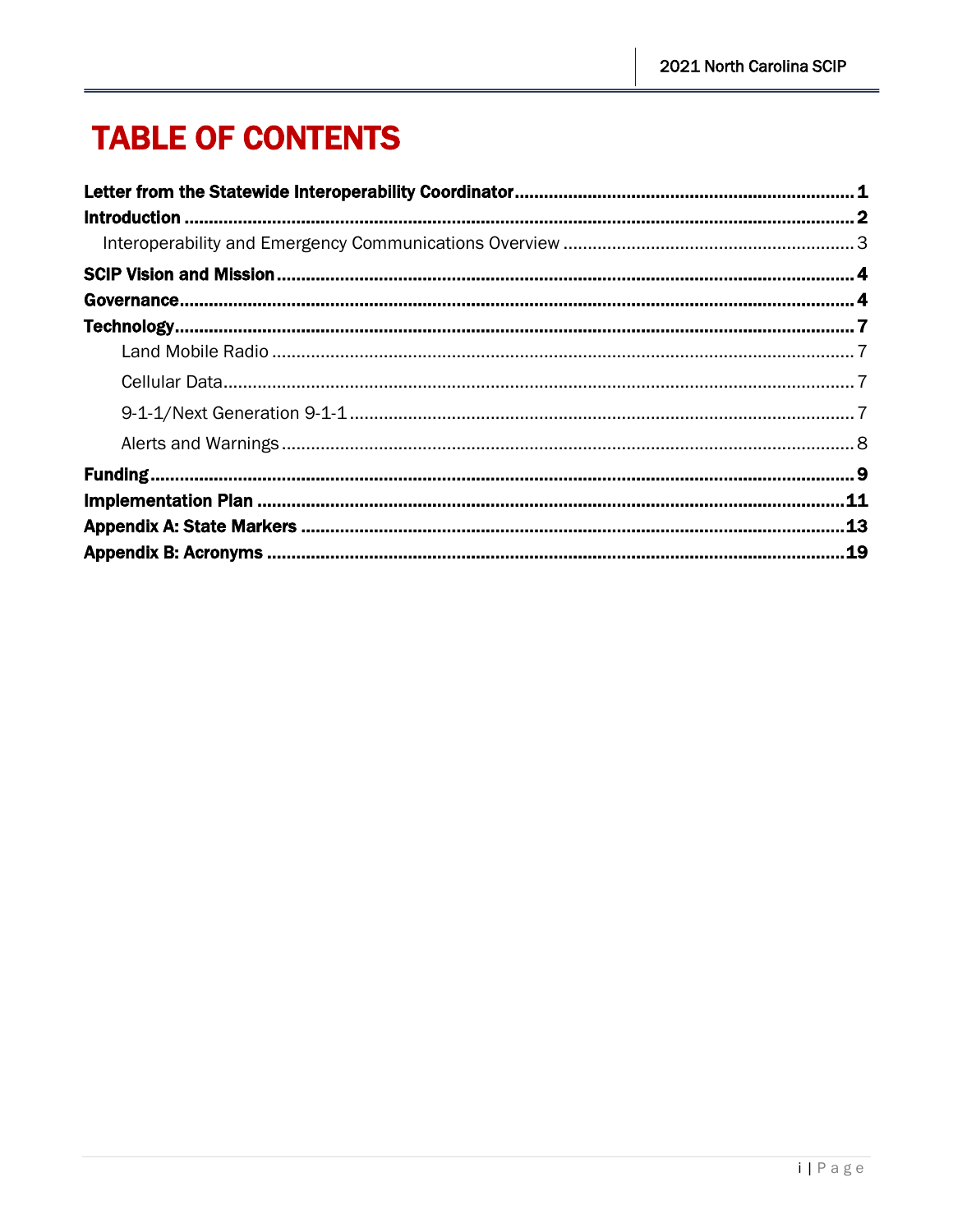## <span id="page-5-0"></span>LETTER FROM THE STATEWIDE INTEROPERABILITY **COORDINATOR**

#### Greetings,

As the Statewide Interoperability Coordinator (SWIC) for North Carolina, I am pleased to present to you the 2021 North Carolina Strategic Communications and Interoperability Plan (SCIP). The SCIP represents our continued commitment to improving emergency communications operability, interoperability and supporting public safety practitioners statewide. In addition, this update meets the requirement of the current U.S. Department of Homeland Security grant guidelines.

On January 12, 2021, representatives from the North Carolina State Interoperability Executive Committee (SIEC) participated in a virtual workshop to update the SCIP with actionable and measurable goals and objectives that have champions identified to ensure completion. They are designed to prepare our State for future challenges, new technologies and navigating the everchanging emergency communications landscape.

As we continue to enhance interoperability, we must remain dedicated to improving our ability to communicate among disciplines and across jurisdictional boundaries. With help from public safety practitioners statewide, we will work to achieve the goals set forth in the SCIP and become a nationwide model for statewide interoperability.

Sincerely,

Greg Hauser Statewide Interoperability Coordinator North Carolina Department of Public Safety, Emergency Management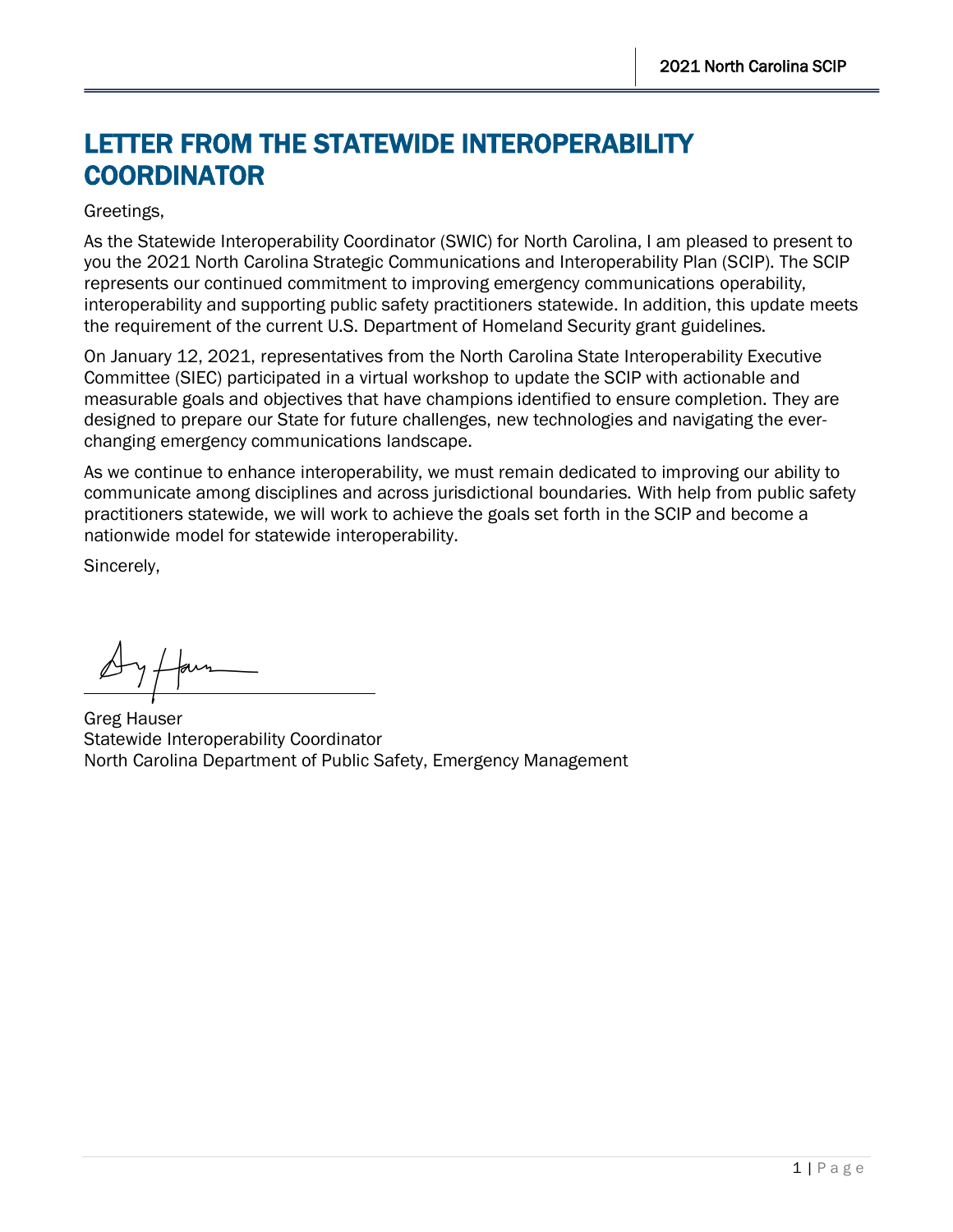## <span id="page-6-0"></span>INTRODUCTION



The SCIP is a one-to-three-year strategic planning document that contains the following components:

- Introduction Provides the context necessary to understand what the SCIP is and how it was developed. It also provides an overview of the current emergency communications landscape.
- Vision and Mission Articulates North Carolina's vision and mission for improving emergency and public safety communications interoperability over the next one-to-threeyears.
- Governance Describes the current governance mechanisms for communications interoperability within North Carolina as well as successes, challenges, and priorities for improving it. The SCIP is a guiding document and does not create any authority or direction over any State or local systems or agencies.
- Technology Outlines public safety technology and operations needed to maintain and enhance interoperability across the emergency communications ecosystem.
- Sustainable Funding Describes the funding sources and allocations that support interoperable communications capabilities within North Carolina along with methods and strategies for funding sustainment and enhancement to meet long-term goals.
- Implementation Plan Describes North Carolina's plan to implement, maintain, and update the SCIP to enable continued evolution of and progress toward the State's interoperability goals.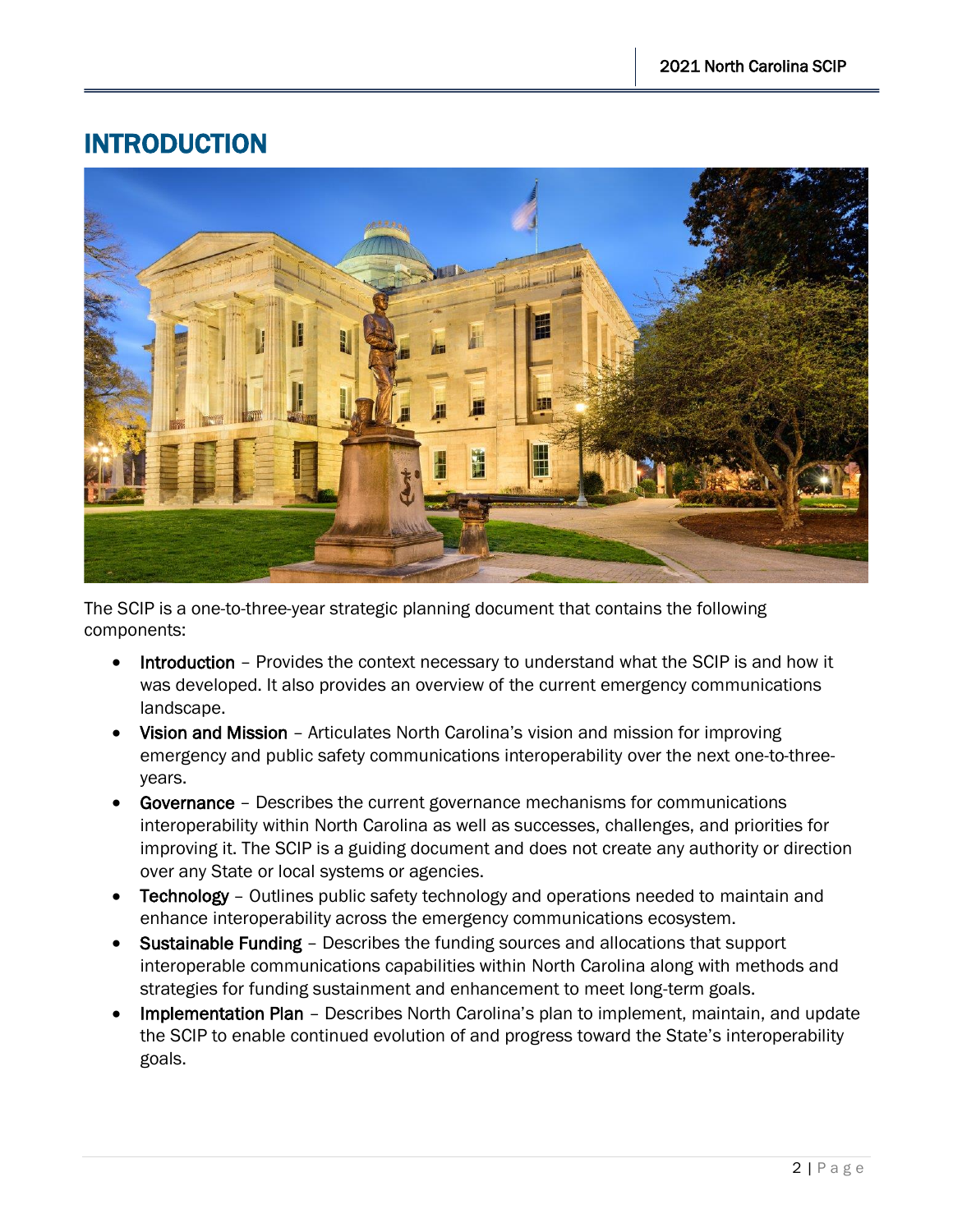The Emergency Communications Ecosystem consists of many inter-related components and functions, including communications for incident response operations, notifications and alerts and warnings, requests for assistance and reporting, and public information exchange. The primary functions are depicted in the 2019 National Emergency Communications Plan.<sup>1</sup>

The Interoperability Continuum, developed by the Department of Homeland Security's SAFECOM program and shown in Figure 1, serves as a framework to address challenges and continue improving operable/interoperable and public safety communications.<sup>2</sup> It is designed to assist public safety agencies and policy makers with planning and implementing interoperability solutions for communications across technologies.



*Figure 1: Interoperability Continuum*

#### <span id="page-7-0"></span>Interoperability and Emergency Communications Overview

Interoperability is the ability of emergency response providers and relevant government officials to communicate across jurisdictions, disciplines, and levels of government as needed and as authorized. Reliable, timely communications among public safety responders and between public safety agencies and citizens is critical to effectively carry out public safety missions, and in many cases, saving lives.

Traditional voice capabilities, such as land mobile radio (LMR) and landline 9-1-1 service have long been and continue to be critical tools for communications. However, the advancement of internet protocol-based technologies in public safety has increased the type and amount of information responders receive, the tools they communicate with, and complexity of new and interdependent systems. New technologies increase the need for coordination across public safety disciplines,

<sup>1</sup> [2019 National Emergency Communications Plan](https://www.cisa.gov/sites/default/files/publications/19_0924_CISA_ECD-NECP-2019_1.pdf)

<sup>2</sup> [Interoperability Continuum Brochure](https://www.cisa.gov/sites/default/files/publications/interoperability_continuum_brochure_2_1.pdf)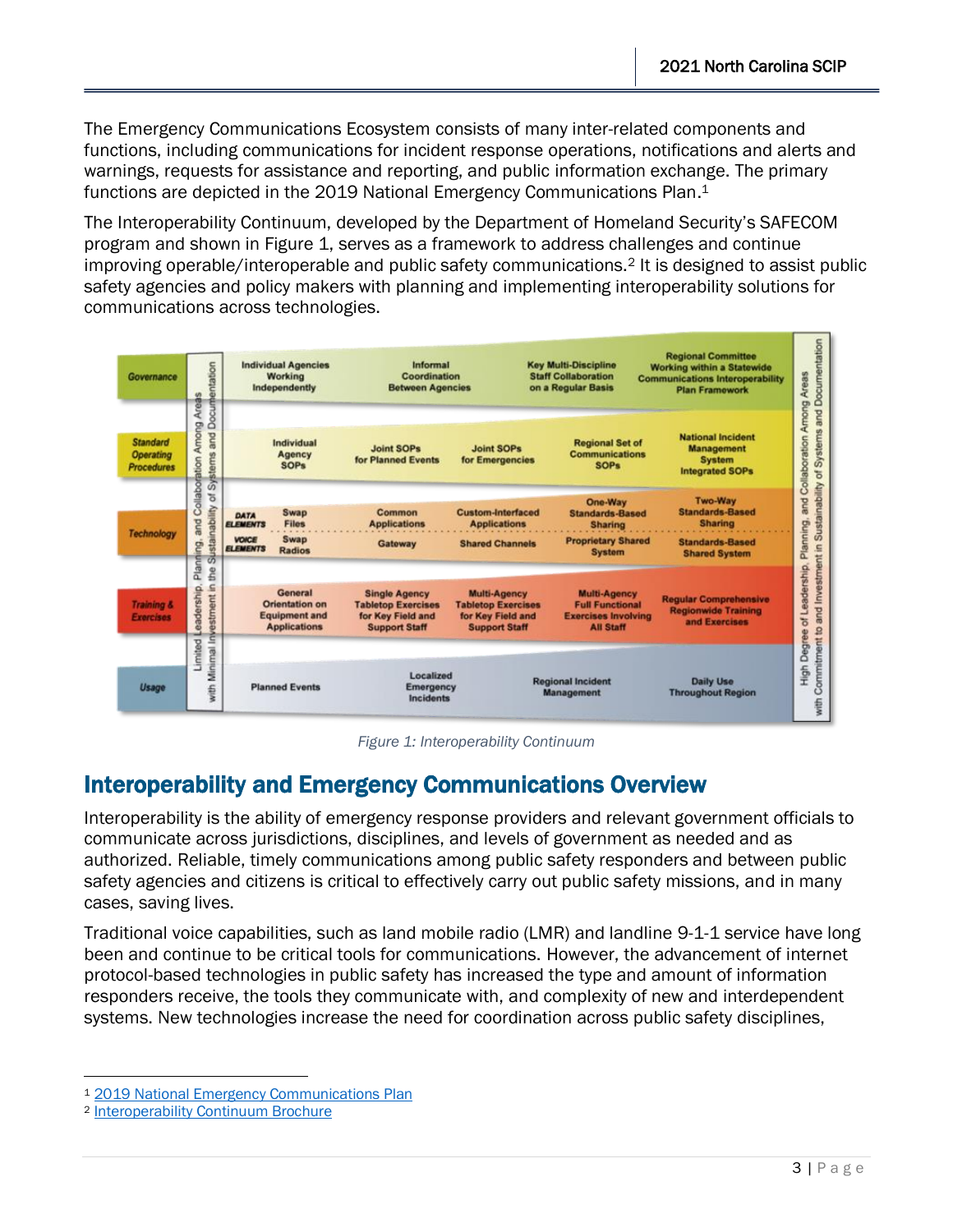communications functions, and levels of government to ensure emergency communications capabilities are operable, interoperable, reliable, and secure.

An example of this evolution is the transition of public-safety answering points (PSAPs) to Next Generation 9-1-1 (NG9-1-1) technology that will enhance sharing of critical information in real-time using multimedia—such as pictures, video, and text — among citizens, PSAP operators, dispatch, and first responders. North Carolina is progressing with its transition to an Emergency Services IP Network (ESInet). The anticipated completion date to have all 128 PSAPs online is in early 2022. The SCIPs focus on standard operating guidelines, training, and cybersecurity is an example of the partnerships forged in the SIEC.

## <span id="page-8-0"></span>SCIP VISION AND MISSION

This section describes North Carolina's vision and mission for improving emergency and public safety communications interoperability:

#### Vision

*To promote the most efficient, effective, and secure means of operable and interoperable communications between all entities involved in public safety in North Carolina.*

#### **Mission**

j

*Provide strategic guidance to the whole response community to mitigate loss of life and property through public safety communications operability and interoperability planning and coordination.*

## <span id="page-8-1"></span>**GOVERNANCE**

The State Emergency Response Commission (SERC) is a representative body appointed by the Governor to make public safety recommendations and provide guidance to stakeholders. Under the SERC, the SIEC is a formal subcommittee, responsible for the development of the SCIP and providing subject matter expertise relating to interoperable communications impacting all relevant stakeholders (e.g., Fire, EMS, 9-1-1). North Carolina has made significant progress over the past few years to establish the SIEC through stakeholder outreach and approving an initial SIEC charter in 2015. This charter was amended and approved in 2020. Current governance challenges and emerging issues include the following:

#### SIEC Vision

The North Carolina SIEC will serve as a conduit for the multi-directional flow of planning best practices and policy recommendations between local regional and State communities with regard to public safety communications.

#### SIEC Mission

To facilitate interagency cooperation and education for efficient and effective use of resources to achieve operable and interoperable public safety communications.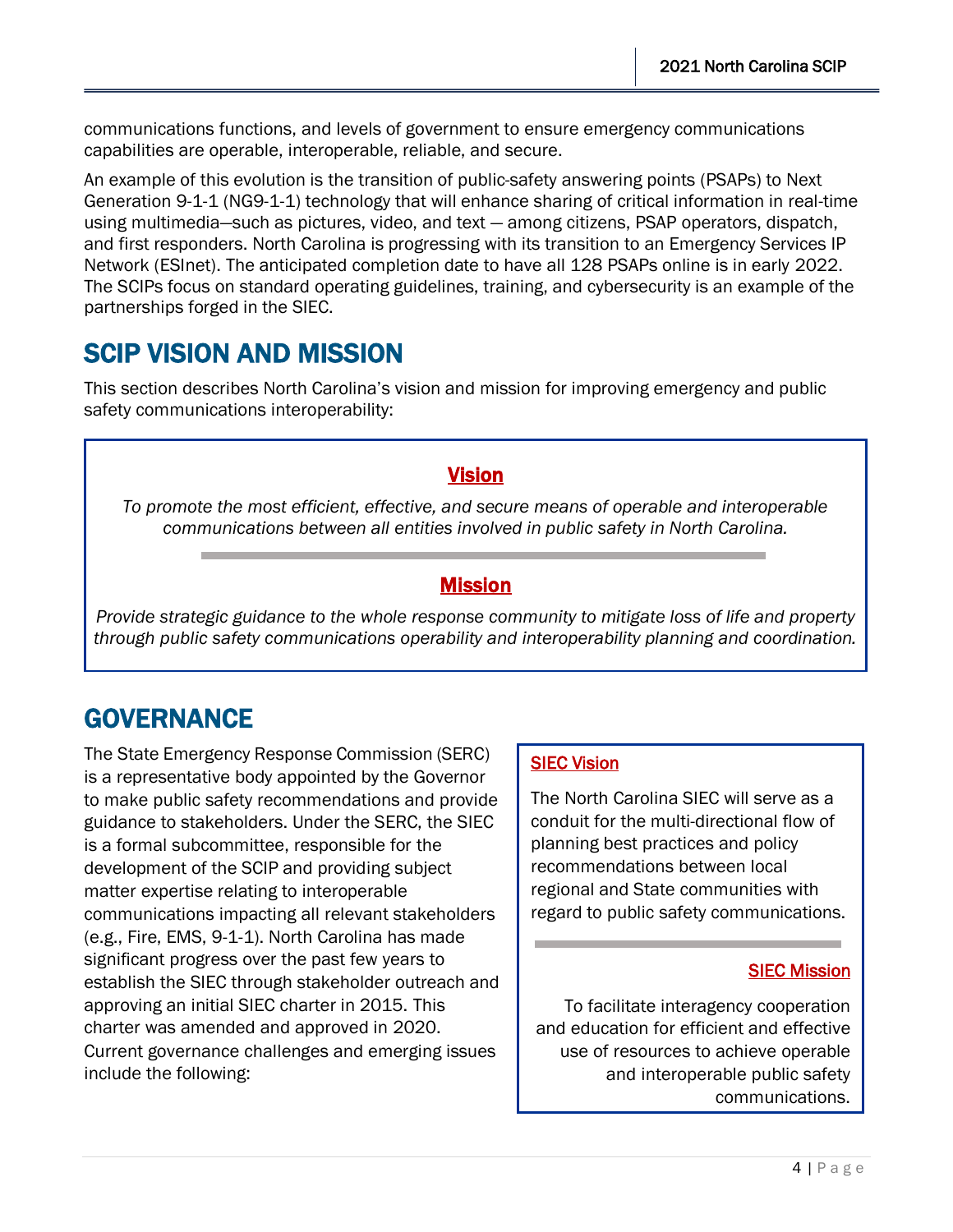- Management and sharing of information across agencies
- Communications Unit (COMU) management and succession planning
- Education and outreach to voice and data users
- Management and ownership of data



*Figure 2: North Carolina Emergency Communications Governance Structure*

The SIEC has and will continue to establish collaborative partnerships to integrate current and emerging communication technologies. Figure 2 depicts the current North Carolina Emergency Communications governance structure. This governance structure is supported by several partnerships including but not limited to the following:

SERC Regionalization Committees (SRCs): North Carolina has organized jurisdictions into Homeland Security planning regions titled Domestic Preparedness Regions (DPR), which provide a structure for identifying gaps and capabilities. SRCs are within the DPRs and are responsible for handling homeland security grant project processing. There are three SRC members represented on the SIEC, one for Eastern North Carolina (DPRs 1, 2, 3), one for Central North Carolina (DPRs 4, 5, 6), and one for Western North Carolina (DPRs 7, 8, 9).

North Carolina Voice Interoperability Plan for Emergency Responders (VIPER) Administrator (and Local LMR Administrators): The North Carolina State Highway Patrol (NCSHP) is responsible for the administration of the North Carolina VIPER System. The North Carolina VIPER System has over 143,000+ users with 64 counties utilizing the mission critical voice system on a daily basis. There is one representative from the Technical Services Unit on the SIEC and one representative for local LMR administrators on the SIEC.

Broadband Infrastructure Office: The North Carolina Department of Information Technology: Broadband Infrastructure Office houses the State's Single Point of Contact (SPOC) for the federal FirstNet project and for public safety broadband coordination. The SPOC acts as the primary agent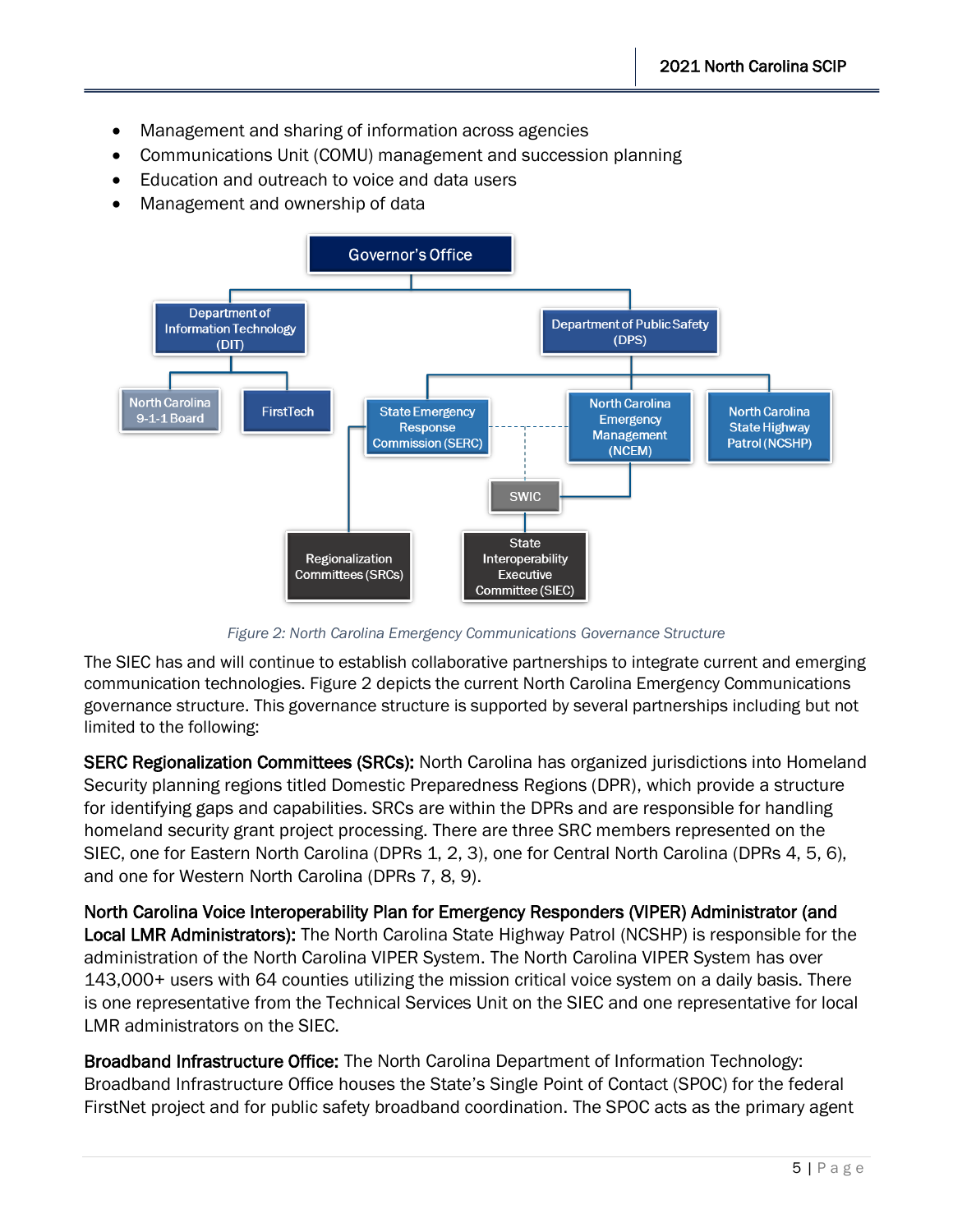bringing the concerns of North Carolina's responders to the forefront of the effort. There is one representative from the Broadband Infrastructure Office on the SIEC and one representative from FirstTech on the SIEC.

North Carolina 9-1-1 Board: The North Carolina 9-1-1 Board, created by the North Carolina General Statute 62A Article 2, is responsible for both wireline and wireless 9-1-1 communications in the State, as well as related policies and procedures, and it administers the State's 9-1-1 Fund. There is one representative from the 9-1-1 Board on the SIEC.

Local Government Stakeholders: The SIEC includes a representative balance between both local and State communication stakeholders. Figure 2 below, depicts the local and State represented agencies, organizations, and associations that are SIEC voting members.



| <b>REPRESENTATION</b><br><b>LOCAL</b> | <b>Urban Area Security Initiative</b><br><b>NC Association of Rescue and EMS</b><br><b>NC Emergency Management Association</b><br><b>NC Association of County Commissioners</b><br><b>NC League of Municipalities</b><br><b>NC Association of Professional Communications Officers</b><br><b>NC National Emergency Number Association</b><br><b>NC Sheriff's Association</b><br><b>NC Association of Chiefs of Police</b><br><b>NC Fire Chief's Association</b><br><b>Auxiliary Communications</b><br><b>Tribal Rep: Eastern Band of Cherokee Indians</b><br><b>SIEC Representation - 2021</b> |                                                                               | <b>STATE REPRESENTATION</b> | Voice Interoperability Plan for Emergency Responders<br>NC 911 Board<br><b>NCDIT - Broadband Infrastructure Office</b><br><b>NCDIT - NC FirstTech Program</b><br><b>PBS North Carolina</b><br><b>NC Department of Transportation</b><br><b>NC Office of Emergency Medical Services</b><br><b>NC Department of Health and Human Services</b><br><b>NC Forest Service</b><br><b>North Carolina National Guard</b><br><b>North Carolina Highway Patrol</b><br><b>State Bureau of Investigation</b><br><b>NGO-Public Utilities (Commercial Telecom)</b> |
|---------------------------------------|------------------------------------------------------------------------------------------------------------------------------------------------------------------------------------------------------------------------------------------------------------------------------------------------------------------------------------------------------------------------------------------------------------------------------------------------------------------------------------------------------------------------------------------------------------------------------------------------|-------------------------------------------------------------------------------|-----------------------------|-----------------------------------------------------------------------------------------------------------------------------------------------------------------------------------------------------------------------------------------------------------------------------------------------------------------------------------------------------------------------------------------------------------------------------------------------------------------------------------------------------------------------------------------------------|
|                                       | The following table outlines goals and objectives related to Governance:                                                                                                                                                                                                                                                                                                                                                                                                                                                                                                                       |                                                                               |                             |                                                                                                                                                                                                                                                                                                                                                                                                                                                                                                                                                     |
|                                       |                                                                                                                                                                                                                                                                                                                                                                                                                                                                                                                                                                                                | Governance                                                                    |                             |                                                                                                                                                                                                                                                                                                                                                                                                                                                                                                                                                     |
|                                       | Goal                                                                                                                                                                                                                                                                                                                                                                                                                                                                                                                                                                                           |                                                                               |                             | <b>Objectives</b>                                                                                                                                                                                                                                                                                                                                                                                                                                                                                                                                   |
|                                       | 1. Formally recognize the SIEC as                                                                                                                                                                                                                                                                                                                                                                                                                                                                                                                                                              | 1.1 Support VIPER technology sustainment, advancement, and<br>funding efforts |                             |                                                                                                                                                                                                                                                                                                                                                                                                                                                                                                                                                     |
|                                       | the operational policy advisor to<br>VIPER, unless there is a<br>technical reason to change it                                                                                                                                                                                                                                                                                                                                                                                                                                                                                                 |                                                                               |                             |                                                                                                                                                                                                                                                                                                                                                                                                                                                                                                                                                     |
|                                       | 2. Provide public safety                                                                                                                                                                                                                                                                                                                                                                                                                                                                                                                                                                       |                                                                               |                             | 2.1 Request and participate in Cybersecurity and Infrastructure                                                                                                                                                                                                                                                                                                                                                                                                                                                                                     |
|                                       | communications education and<br>outreach                                                                                                                                                                                                                                                                                                                                                                                                                                                                                                                                                       |                                                                               |                             | Security Agency (CISA) provided Technical Assistance (TA)<br>2.2 Encourage stakeholder engagement with the SWIC and SIEC to<br>share feedback and situational awareness                                                                                                                                                                                                                                                                                                                                                                             |
|                                       |                                                                                                                                                                                                                                                                                                                                                                                                                                                                                                                                                                                                | etc.)                                                                         |                             | 2.3 Establish SIEC sub-committee to develop and implement virtual<br>stakeholder engagement opportunities (panels, presentations,                                                                                                                                                                                                                                                                                                                                                                                                                   |
|                                       |                                                                                                                                                                                                                                                                                                                                                                                                                                                                                                                                                                                                |                                                                               |                             | 2.4 Collaborate with State and local institutions to promote<br>academic, hiring, and professional development opportunities                                                                                                                                                                                                                                                                                                                                                                                                                        |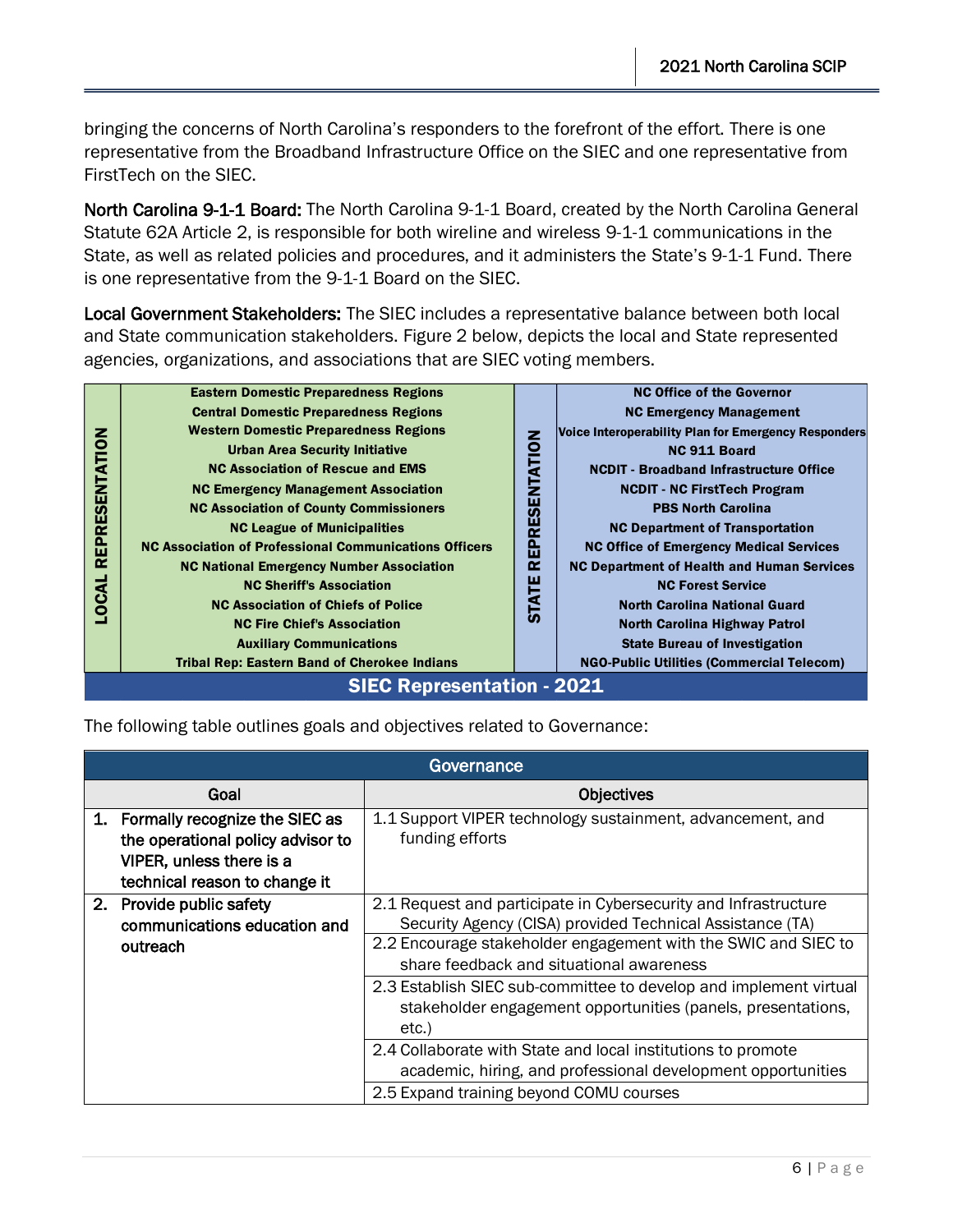## <span id="page-11-0"></span>**TECHNOLOGY**

#### <span id="page-11-1"></span>Land Mobile Radio

Managed by the NCSHP, VIPER is North Carolina's statewide 800 megahertz (MHz) Project 25 (P25) mission critical radio system that all federal, State and local agencies have access to and utilize when needed As of February 2021, the network consists of 234 tower sites, over 143,000 subscriber IDs and more than 350 agencies using and relying on VIPER daily. There are also 18 standalone (P25) LMR neighboring systems and 18 standalone legacy (Non-P25) LMR systems at the local level in the State. The 18-standalone local legacy (Non-P25) LMR systems create interoperability barriers with the North Carolina VIPER system and the other 18 standalone (P25) neighboring systems. Implementing public safety communication technologies that overcome these interoperability barriers will be necessary to enhance statewide interoperability. An emerging issue for the VIPER system as of 2020 is that many radios are not programmed to a recently released VIPER template, required for all users, and about 80% of radios are not able to be encrypted or operate on P25 Phase II. Technology goals in this SCIP have been developed to drive progress in the following LMR areas:

- All public safety radios are programmed with the new VIPER template
- All public safety radios are capable of encryption as outlined in the State's encryption plan
- All public safety radios are capable of operating in a Time Division Multiple Access (TDMA) environment
- Roaming capabilities are available between neighboring systems to ensure there is both inter and intra State interoperability
- VIPER is linked to neighboring State systems

#### <span id="page-11-2"></span>Cellular Data

North Carolina FirstTech is the State entity responsible for supporting the federal broadband effort and providing education and outreach on the FirstNet project to first responder agencies statewide at all government levels. Currently, agencies choose their cellular carrier and have various coverage footprints, and there Is a lack of full cellular coverage in sparsely populated areas. Technology goals in this SCIP have been developed to drive progress in the following cellular data areas:

- Expanded coverage across the State
- Investigation of apps and services applicable to first responders
- Effectively define and document critical infrastructure vulnerabilities to properly plan for potential outages
- Increase collaboration with carriers to improve public and private Emergency Support Function #2 (ESF #2) information sharing

#### <span id="page-11-3"></span>9-1-1/Next Generation 9-1-1

The State is currently in the process of implementing NG9-1-1. The North Carolina 9-1-1 board has contracted with AT&T for the implementation of a statewide ESInet and a hosted call handling solution. As of May 2021, 80 of the 126 PSAPs in the State have migrated to ESInet. The targeted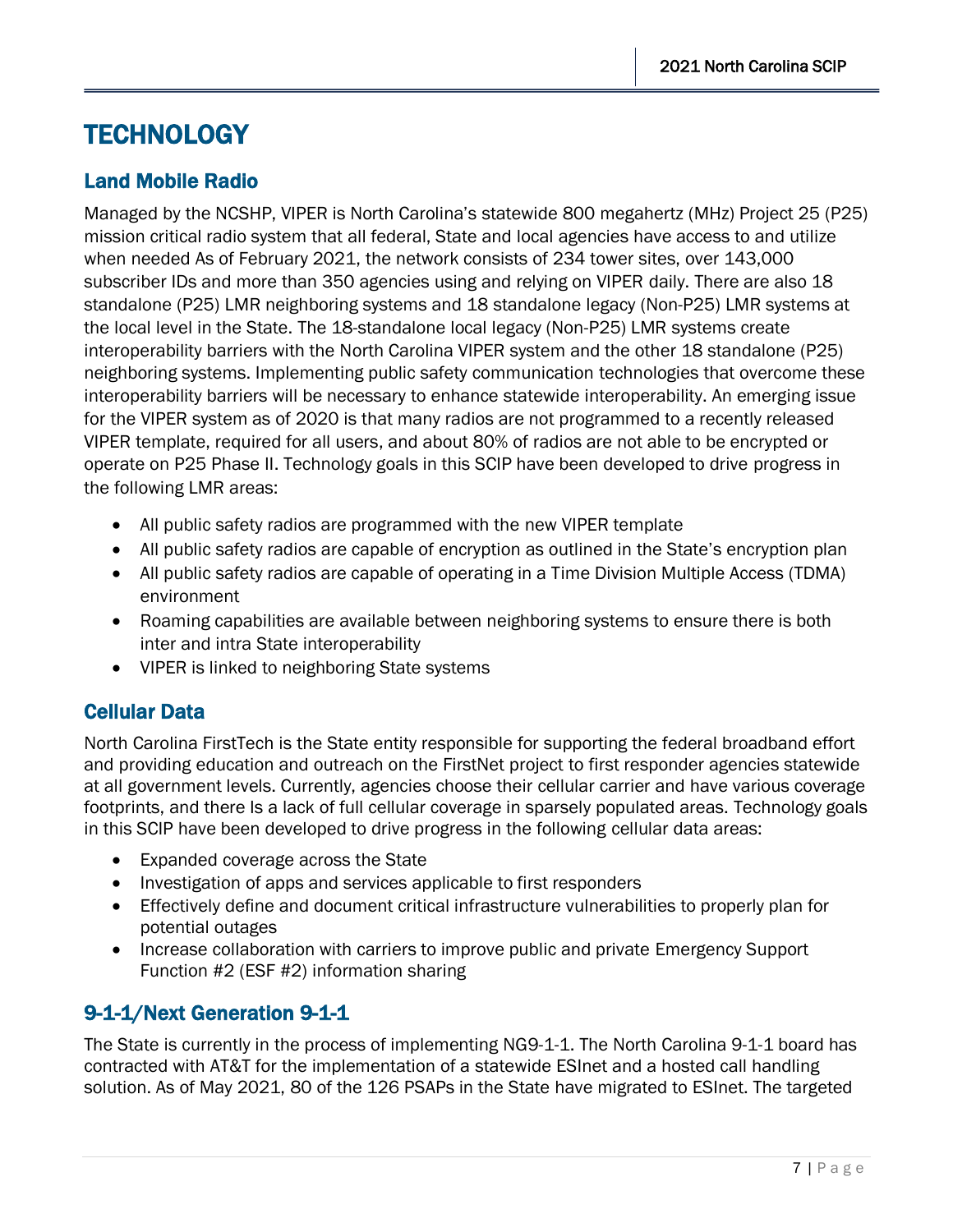completion date of migrating all PSAPs is December 31, 2021. In addition to ESInet migration efforts, the North Carolina 9-1-1 board is working on the following initiatives:

- Ensure that the Network Monitoring and Assistance Center (NMAC) is integrated into the existing daily information sharing processes
- Creation of geospatial service for entities providing Geographic Information System (GIS) data to support call routing
- Delivery of outreach and public education programs to keep the public, stakeholders, and industry partners informed about NG9-1-1 efforts
- Military interconnection to the statewide ESInet
- Offering of a hosted computer aided dispatch (CAD) solution
- Identify processes and areas indicative of single points of failure

#### <span id="page-12-0"></span>Alerts and Warnings

Current alerting disseminators in the State are through the Integrated Public Alert Warning System (IPAWS), internet services and social media, State and local unique alerting systems, and non-IPAWS opt-in alerting software. IPAWS includes the Emergency Alert System (EAS), Wireless Emergency Alerts (WEA), and National Oceanic and Atmospheric Administration (NOAA) Weather Radio. State and local alerting plans specify what alerting authorities and what type of alerts can transmit on any particular alerting disseminator. North Carolina is moving towards integrating alert disseminator plans and policies to establish alerting plans that have clear roles, responsibilities, and usage expectations for both local and state levels of government and that incorporate old and new alerting technologies. This will maximize emergency alerting effectiveness and overcome demographic factors, such as age, income, language, culture, and disabilities, which can affect both the likelihood of owning an alerting device and the ability to understand the alert message.

Technology goals and objectives include the following:

|    | <b>Technology</b>                                                         |                                                                                      |  |  |
|----|---------------------------------------------------------------------------|--------------------------------------------------------------------------------------|--|--|
|    | Goal                                                                      | <b>Objectives</b>                                                                    |  |  |
| 3. | Support the implementation of<br>statewide technology available for local | 3.1 Establish minimum standards for alert, warning, and<br>notification capabilities |  |  |
|    | access to IPAWS                                                           | 3.2 Sustain statewide abilities to activate IPAWS                                    |  |  |
|    |                                                                           | 3.3 Investigate statewide funding for IPAWS                                          |  |  |
|    |                                                                           | implementation                                                                       |  |  |
|    | 4. Continue enhancement of interoperable                                  | 4.1 Explore technologies to allow inter and intra State                              |  |  |
|    | <b>LMR capabilities statewide</b>                                         | roaming/connectivity between disparate voice systems                                 |  |  |
|    |                                                                           | (to include non LMR systems)                                                         |  |  |
|    |                                                                           | 4.2 Encourage the adoption and use of the VIPER template                             |  |  |
|    | 5. Promote the adoption of non-LMR                                        | 5.1 Strengthen and maintain relationships with vendors                               |  |  |
|    | technologies to expand emergency                                          | 5.2 Promote discussion at SIEC meetings regarding                                    |  |  |
|    | response capabilities                                                     | emerging technology                                                                  |  |  |
|    | 6. Collaborate with the North Carolina 9-1-                               | 6.1 Support research with Public Broadcasting Service                                |  |  |
|    | 1 Board to support their statewide NG9-                                   | (PBS) North Carolina on utilizing digital television to                              |  |  |
|    | 1-1 implementation efforts, and any                                       | serve public safety paging/dispatching                                               |  |  |
|    | other functions or processes related to                                   |                                                                                      |  |  |
|    | call processing and dispatching                                           |                                                                                      |  |  |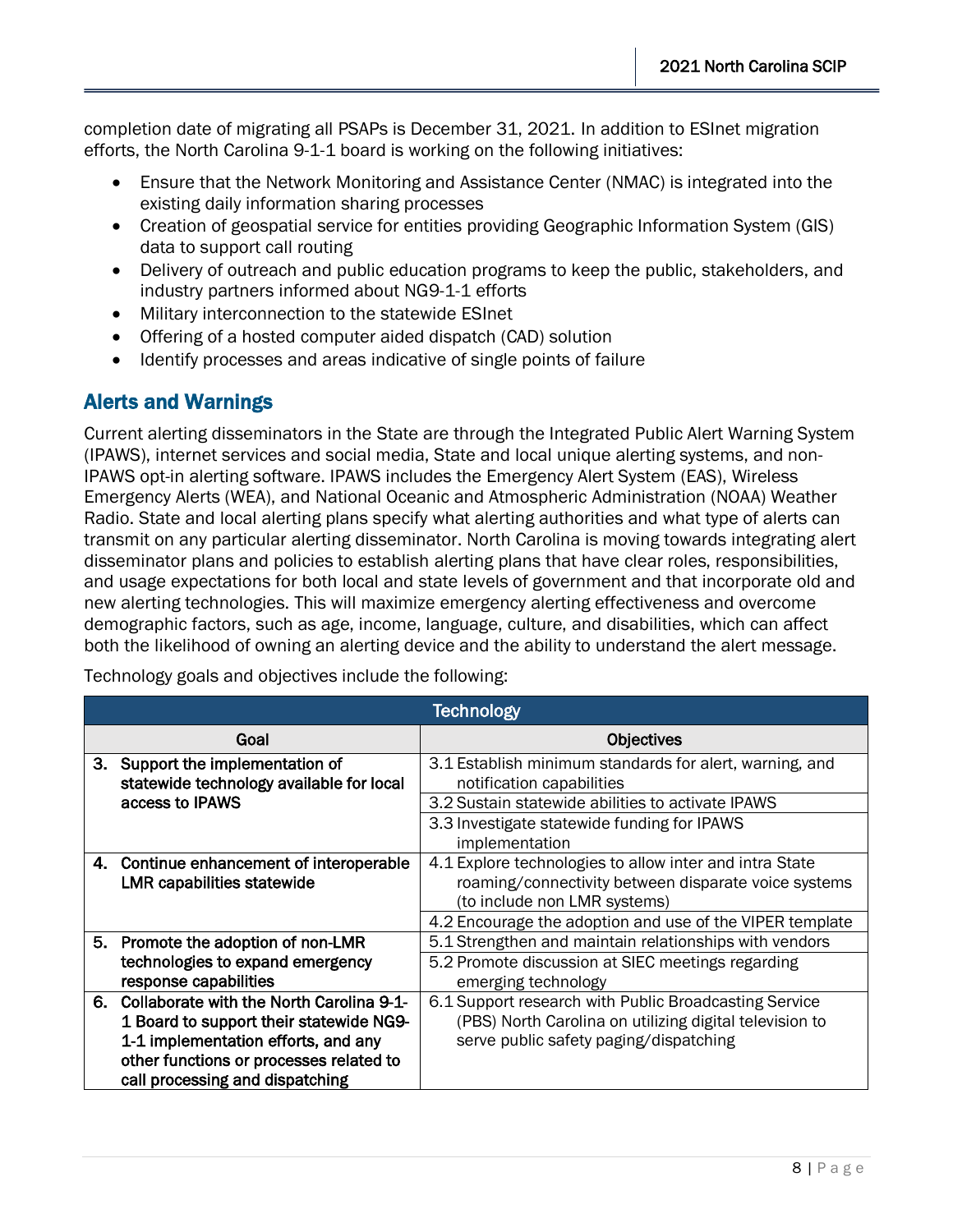| <b>Technology</b>                            |                                                         |  |
|----------------------------------------------|---------------------------------------------------------|--|
| Goal                                         | <b>Objectives</b>                                       |  |
| 7. Prioritize physical and cybersecurity for | 7.1 Recommend adherence to security standards           |  |
| communications ecosystem processes,          | consistent with established national best practices and |  |
| pathways, and networks                       | guidance                                                |  |

## <span id="page-13-0"></span>FUNDING

North Carolina's primary focus is on sustaining existing capabilities and systems. Currently, all funding for the VIPER system comes from the State legislature and as previously mentioned, SRCs are responsible for handling homeland security grant funding. The State will continue to support efforts to ensure there is recurring funding to statewide network and infrastructure maintenance. Additionally, the SIEC and State agencies will explore options to increase funding availability at the local level for the following:

- Equipment replacement
	- $\circ$  End of life radio equipment (console, consolette, mobile and/or portable)
	- o End of life computer equipment (desktop, laptop)
- Equipment upgrades
	- o Addition of TDMA capabilities
- Encryption upgrades
	- o Addition of Advanced Encryption Standard-256 (AES-256) encryption capabilities to existing radios
- Emerging technology
- Maintenance and sustainment of capabilities

The SIEC's primary focus for targeting awarded funding includes:

- Alignment with federal grant requirements
- Alignment with State grant requirements
- Ensuring that equipment is capable of being interoperable

Funding goals and objectives include the following:

|                                          | <b>Funding and Sustainability</b>       |                                                                                                                    |  |  |
|------------------------------------------|-----------------------------------------|--------------------------------------------------------------------------------------------------------------------|--|--|
|                                          | Goal                                    | <b>Objectives</b>                                                                                                  |  |  |
| 8.                                       | Develop and maintain sustainable        | 8.1 Develop an infrastructure sustainment business plan                                                            |  |  |
|                                          | funding for public safety interoperable | 8.2 Identify and share funding opportunities for encryption                                                        |  |  |
| communications<br>and lifecycle planning |                                         |                                                                                                                    |  |  |
|                                          |                                         | 8.3 Identify capability gaps and opportunities to determine<br>resources at the regional and local levels (caches, |  |  |
|                                          |                                         | threat detection, etc.)                                                                                            |  |  |
| 9.                                       | Continue to leverage TA provided by     | 9.1 Request support from CISA                                                                                      |  |  |
|                                          | federal partners                        | 9.2 Request support from the Federal Emergency<br>Management Agency (FEMA)                                         |  |  |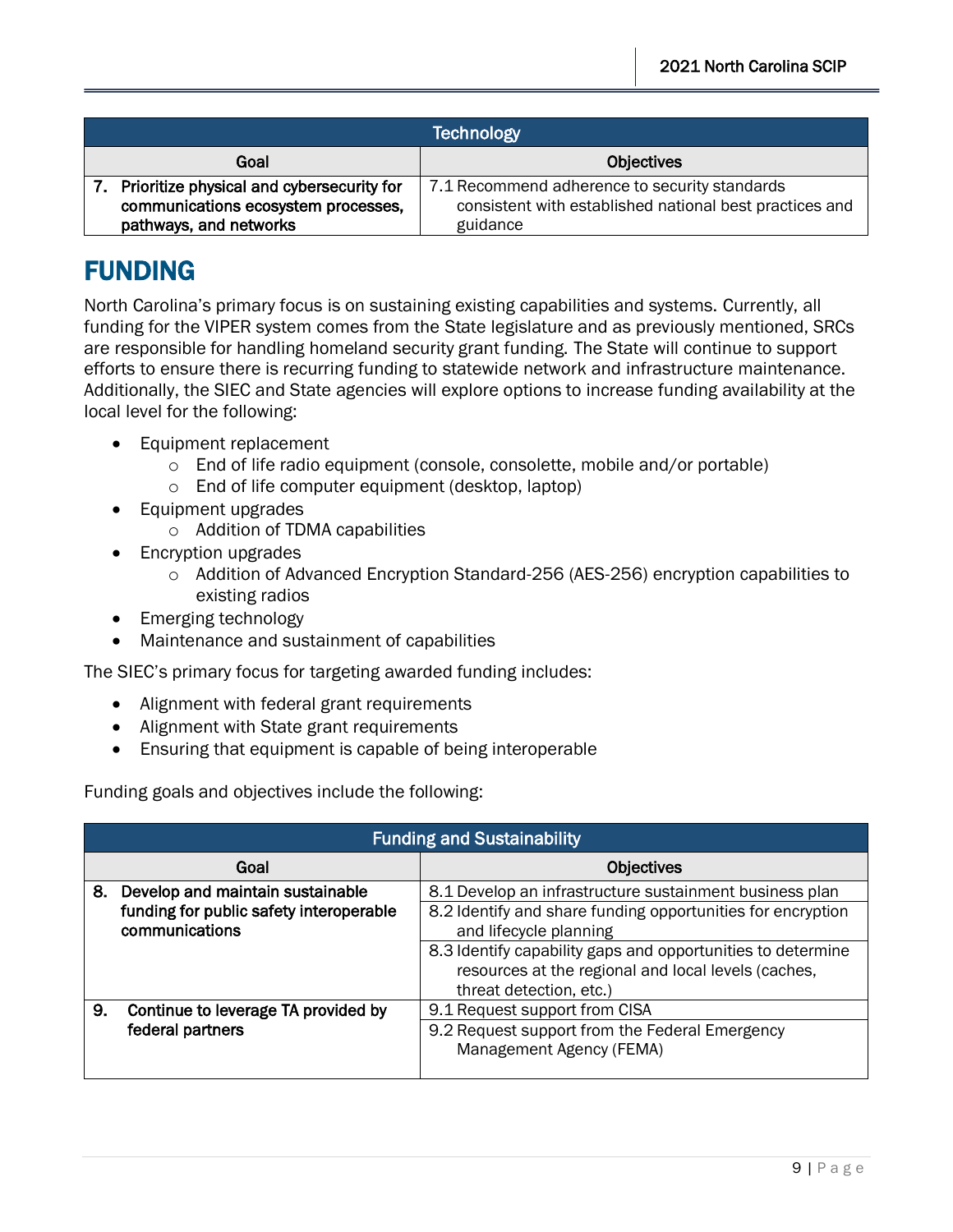| 10. Assist local agencies to identify and<br>request funding | 10.1 Support NCSHP VIPER to identify county and local<br>government users that can assist in requests to the<br><b>General Assembly</b>             |
|--------------------------------------------------------------|-----------------------------------------------------------------------------------------------------------------------------------------------------|
|                                                              | 10.2 Work with local agencies to find and pursue federal,<br>State and private sector funding in accordance with<br>accepted processes and policies |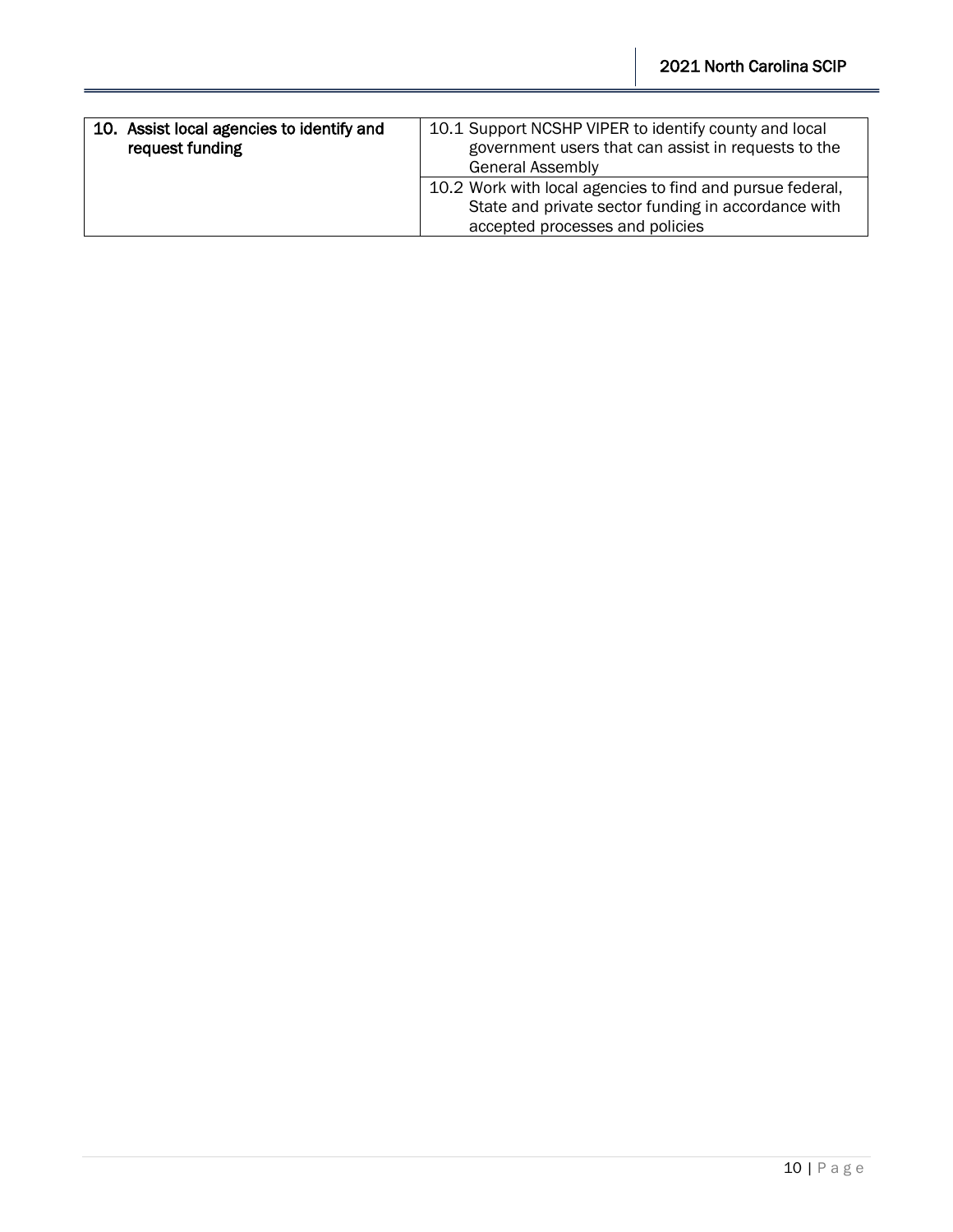### IMPLEMENTATION PLAN

Each goal and its associated objectives have a timeline with a target completion date, and one or multiple owners that will be responsible for overseeing and coordinating its completion. Accomplishing goals and objectives will require the support and cooperation from numerous individuals, groups, or agencies, and will be added as formal agenda items for review during regular governance body meetings. The Cybersecurity and Infrastructure Security Agency's (CISA) Interoperable Communications Technical Assistance Program (ICTAP) has a catalog<sup>3</sup> of technical assistance available to assist with the implementation of the SCIP. Technical assistance requests are to be coordinated through the SWIC.

<span id="page-15-0"></span>

|    | Goal                                                                                                                             | Objective(s)                                                                                                                                                                                                                                                                                                                                                                                                                                                                                 | Timeline(s)        | Owner(s)                                                                                                                                               |
|----|----------------------------------------------------------------------------------------------------------------------------------|----------------------------------------------------------------------------------------------------------------------------------------------------------------------------------------------------------------------------------------------------------------------------------------------------------------------------------------------------------------------------------------------------------------------------------------------------------------------------------------------|--------------------|--------------------------------------------------------------------------------------------------------------------------------------------------------|
| 1. | Formally recognize the SIEC as<br>the operational policy advisor to<br>VIPER, unless there is a technical<br>reason to change it | 1.1 Support VIPER technology sustainment,<br>advancement, and funding efforts                                                                                                                                                                                                                                                                                                                                                                                                                | Q3 2021            | $\bullet$ SWIC<br><b>NCSHP Technical Services</b><br>Unit (TSU)                                                                                        |
| 2. | Provide public safety<br>communications education and<br>outreach                                                                | 2.1 Request and participate in CISA provided TA<br>2.2 Encourage stakeholder engagement with the SWIC<br>and SIEC to share feedback and situational<br>awareness<br>2.3 Establish SIEC sub-committee to develop and<br>implement virtual stakeholder engagement<br>opportunities (panels, presentations, etc.)<br>2.4 Collaborate with State and local institutions to<br>promote academic, hiring, and professional<br>development opportunities<br>2.5 Expand training beyond COMU courses | Ongoing, quarterly | $\bullet$ SWIC<br>• SIEC Chair & Vice Chair                                                                                                            |
| 3. | Support the implementation of<br>statewide technology available<br>for local access to IPAWS                                     | 3.1 Establish minimum standards for alert, warning,<br>and notification capabilities<br>3.2 Sustain statewide abilities to activate IPAWS                                                                                                                                                                                                                                                                                                                                                    | Q4 2021            | • SIEC Alerts & Warnings<br><b>Working Group</b>                                                                                                       |
| 4. | Continue enhancement of<br>interoperable LMR capabilities<br>statewide                                                           | 4.1 Explore technologies to allow inter and intra State<br>roaming/connectivity between disparate voice<br>systems (to include non LMR systems)                                                                                                                                                                                                                                                                                                                                              | Ongoing            | <b>VIPER</b><br>$\bullet$<br>North Carolina Motorola<br><b>Trunked Users Group</b><br>(NCMTUG)<br><b>SIEC Technology Working</b><br>$\bullet$<br>Group |

<sup>&</sup>lt;sup>3</sup> [Emergency Communications Technical Assistance Planning Guide](https://www.cisa.gov/publication/ictapscip-resources)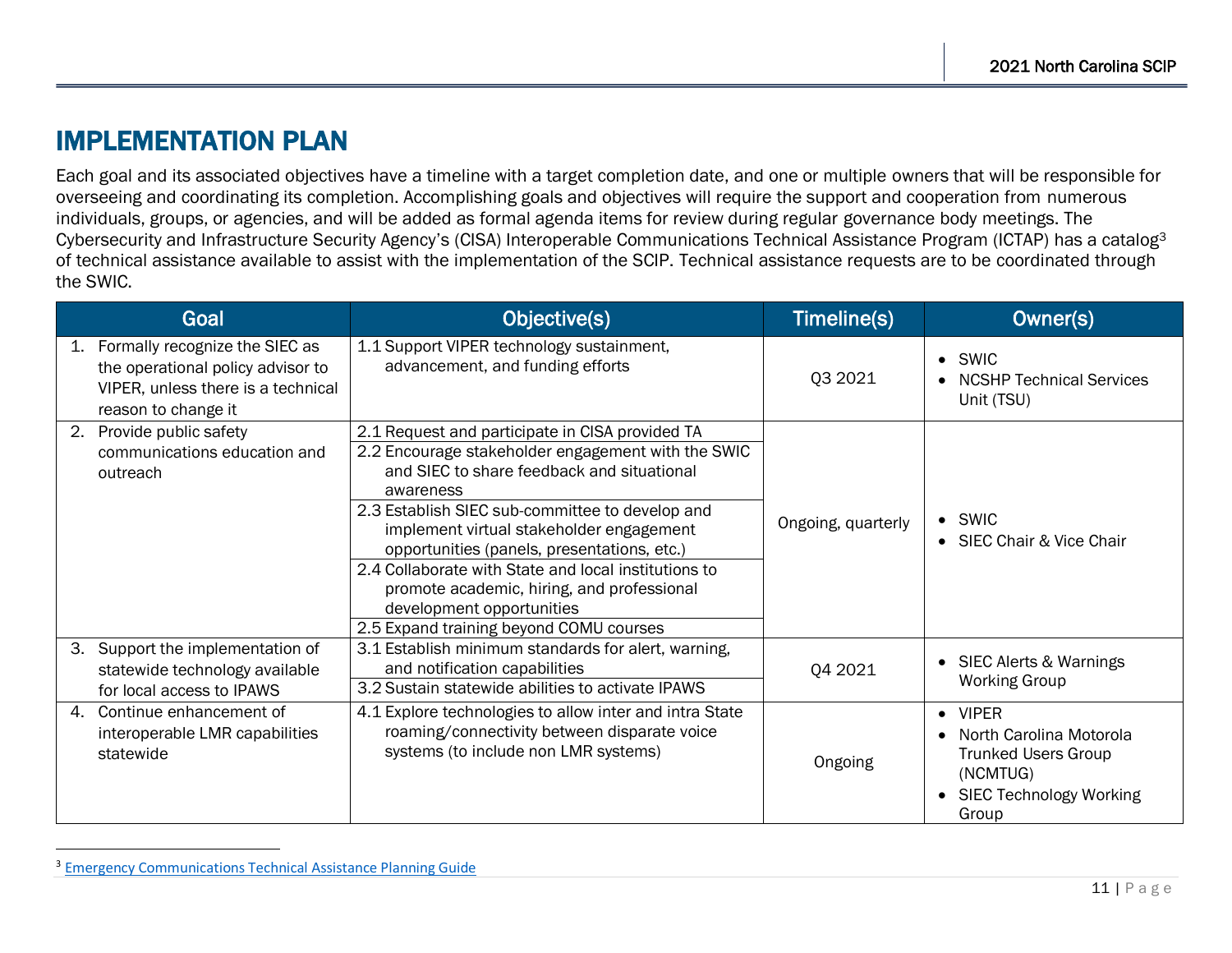| Goal                                                                                                                                                                                                               | Objective(s)                                                                                                                                                                                                                                                                                         | Timeline(s)                                                                                                      | Owner(s)                                                                    |
|--------------------------------------------------------------------------------------------------------------------------------------------------------------------------------------------------------------------|------------------------------------------------------------------------------------------------------------------------------------------------------------------------------------------------------------------------------------------------------------------------------------------------------|------------------------------------------------------------------------------------------------------------------|-----------------------------------------------------------------------------|
|                                                                                                                                                                                                                    | 4.2 Encourage the adoption and use of the VIPER<br>template                                                                                                                                                                                                                                          | Greater than 50%<br>of users adopt<br>VIPER template by<br>Q2 2022 (prioritize<br>support to high-risk<br>users) | $\bullet$ SIEC                                                              |
| 5. Promote the adoption of non-<br>LMR technologies to expand<br>emergency response capabilities                                                                                                                   | 5.1 Strengthen and maintain relationships with<br>vendors<br>5.2 Promote discussion at SIEC meetings regarding<br>emerging technology                                                                                                                                                                | Ongoing                                                                                                          | • FirstTech Program                                                         |
| Collaborate with the North<br>6.<br>Carolina 9-1-1 Board to support<br>their statewide NG9-1-1<br>implementation efforts, and any<br>other functions or processes<br>related to call processing and<br>dispatching | 6.1 Support research with UNC-TV on utilizing digital<br>television to serve public safety paging/dispatching                                                                                                                                                                                        | Ongoing                                                                                                          | North Carolina 9-1-1 Board<br>FirstTech Program<br>$\bullet$                |
| Prioritize physical and<br>7.<br>cybersecurity for communications<br>ecosystem processes, pathways,<br>and networks                                                                                                | 7.1 Recommend adherence to security standards<br>consistent with established national best practices<br>and guidance                                                                                                                                                                                 | Ongoing                                                                                                          | • North Carolina Joint<br><b>Cybersecurity Task Force</b><br>$\bullet$ SIEC |
| 8.<br>Develop and maintain<br>sustainable funding for public<br>safety interoperable<br>communications                                                                                                             | 8.1 Develop an infrastructure sustainment business<br>plan<br>8.2 Identify and share funding opportunities for<br>encryption and lifecycle planning<br>8.3 Identify capability gaps and opportunities to<br>determine resources at the regional and local<br>levels (caches, threat detection, etc.) | Ongoing                                                                                                          | $\bullet$ SIEC – TBD                                                        |
| Continue to leverage TA provided<br>9.<br>by federal partners                                                                                                                                                      | 9.1 Request support from CISA<br>9.2 Request support from FEMA                                                                                                                                                                                                                                       | Ongoing                                                                                                          | $\bullet$ SWIC<br><b>SIEC</b><br>$\bullet$                                  |
| 10. Assist local agencies to identify<br>and request funding                                                                                                                                                       | 10.1 Support NCSHP VIPER to identify county and<br>local government users that can assist in<br>requests to the General Assembly                                                                                                                                                                     | Ongoing                                                                                                          | $\bullet$ SIEC                                                              |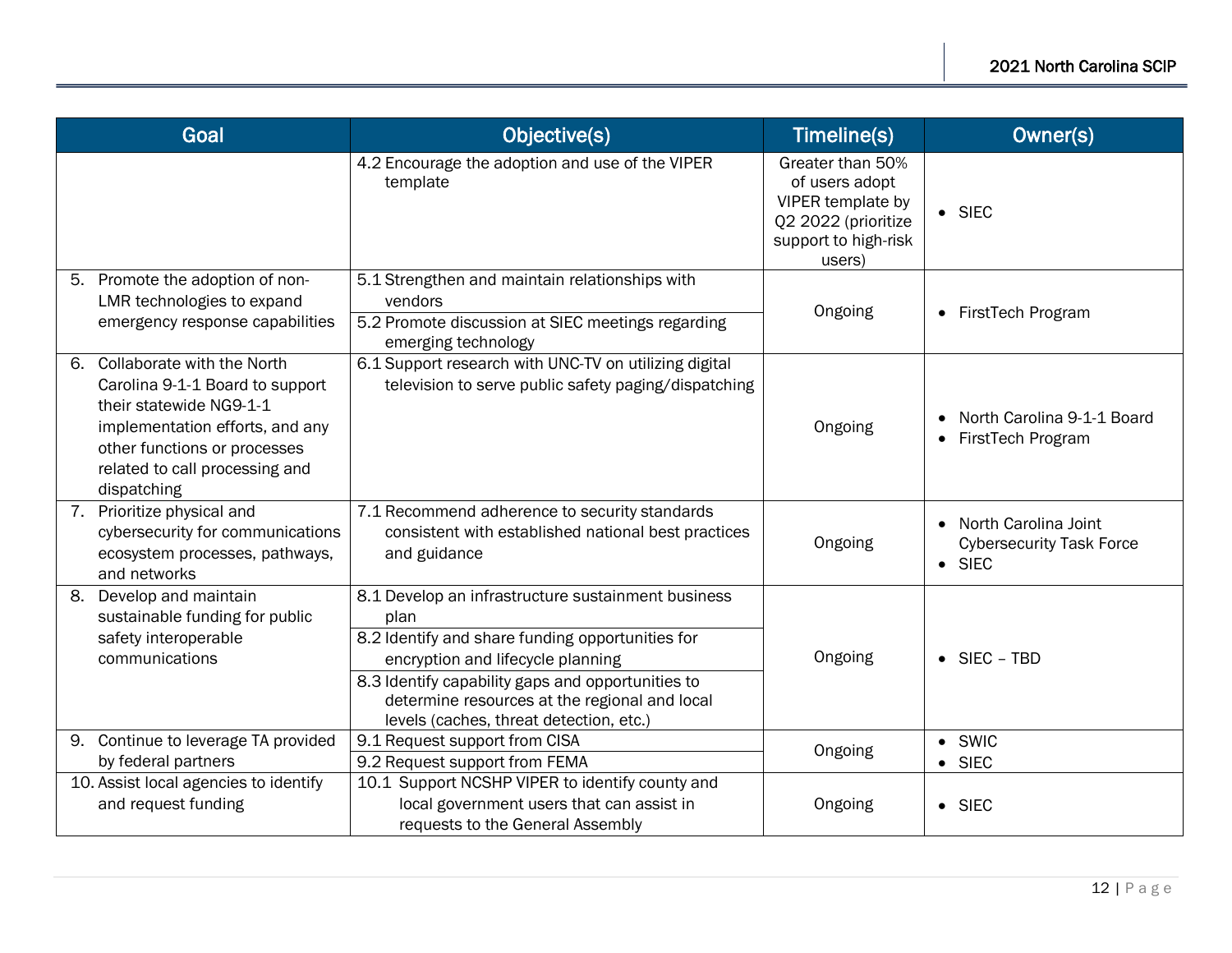## APPENDIX A: STATE MARKERS

In 2019, CISA supported States and territories in establishing an initial picture of interoperability nationwide by measuring progress against 25 markers. These markers describe a State or territory's level of interoperability maturity. Below is North Carolina's assessment of their progress against the markers.

<span id="page-17-0"></span>

| <b>Marker</b><br># | <b>Best Practices /</b><br><b>Performance Markers</b>                                                                                                          | <b>Initial</b>                                                                                                                                                                                                       | <b>Defined</b>                                                                                                                                                                                                     | Optimized                                                                                                                                                                                                               |
|--------------------|----------------------------------------------------------------------------------------------------------------------------------------------------------------|----------------------------------------------------------------------------------------------------------------------------------------------------------------------------------------------------------------------|--------------------------------------------------------------------------------------------------------------------------------------------------------------------------------------------------------------------|-------------------------------------------------------------------------------------------------------------------------------------------------------------------------------------------------------------------------|
| 1                  | State-level governing body established<br>(e.g., SIEC, SIGB). Governance<br>framework is in place to sustain all<br>emergency communications                   | Governing body does not exist,<br>or exists and role has not been<br>formalized by legislative or<br>executive actions                                                                                               | Governing body role established<br>through an executive order                                                                                                                                                      | Governing body role<br>established through a State<br>law                                                                                                                                                               |
| $\overline{2}$     | SIGB/SIEC participation. Statewide<br>governance body is comprised of<br>members who represent all components<br>of the emergency communications<br>ecosystem. | Initial $(1-2)$<br>Governance body participation<br>includes:<br>$\Box$ Communications<br>Champion/SWIC<br>$\Box$ LMR<br>$\Box$ Broadband/LTE<br>$\Box 9-1-1$<br>$\Box$ Alerts, Warnings and<br><b>Notifications</b> | Defined (3-4)<br>Governance body participation<br>includes:<br>$\Box$ Communications<br>Champion/SWIC<br>$\Box$ LMR<br>$\Box$ Broadband/LTE<br>$\Box 9-1-1$<br>$\Box$ Alerts, Warnings and<br><b>Notifications</b> | Optimized (5)<br>Governance body participation<br>includes:<br>$\boxtimes$ Communications<br>Champion/SWIC<br>$\boxtimes$ LMR<br>⊠ Broadband/LTE<br>⊠ 9-1-1<br>$\boxtimes$ Alerts, Warnings and<br><b>Notifications</b> |
| 3                  | <b>SWIC established.</b> Full-time SWIC is in<br>place to promote broad and sustained<br>participation in emergency<br>communications.                         | SWIC does not exist                                                                                                                                                                                                  | <b>Full-time SWIC with collateral</b><br>duties                                                                                                                                                                    | Full-time SWIC established<br>through executive order or<br>State law                                                                                                                                                   |
| 4                  | <b>SWIC Duty Percentage. SWIC spends</b><br>100% of time on SWIC-focused job<br>duties                                                                         | SWIC spends >1, <50% of time<br>on SWIC-focused job duties                                                                                                                                                           | SWIC spends >50, <90% of time<br>on SWIC-focused job duties                                                                                                                                                        | SWIC spends >90% of time on<br>SWIC-focused job duties                                                                                                                                                                  |
| 5                  | SCIP refresh. SCIP is a living document<br>that continues to be executed in a<br>timely manner. Updated SCIPs are<br>reviewed and approved by SIGB/SIEC.       | No SCIP OR SCIP older than 3<br>years                                                                                                                                                                                | SCIP updated within last 2 years                                                                                                                                                                                   | SCIP updated in last 2 years<br>and progress made on >50%<br>of goals                                                                                                                                                   |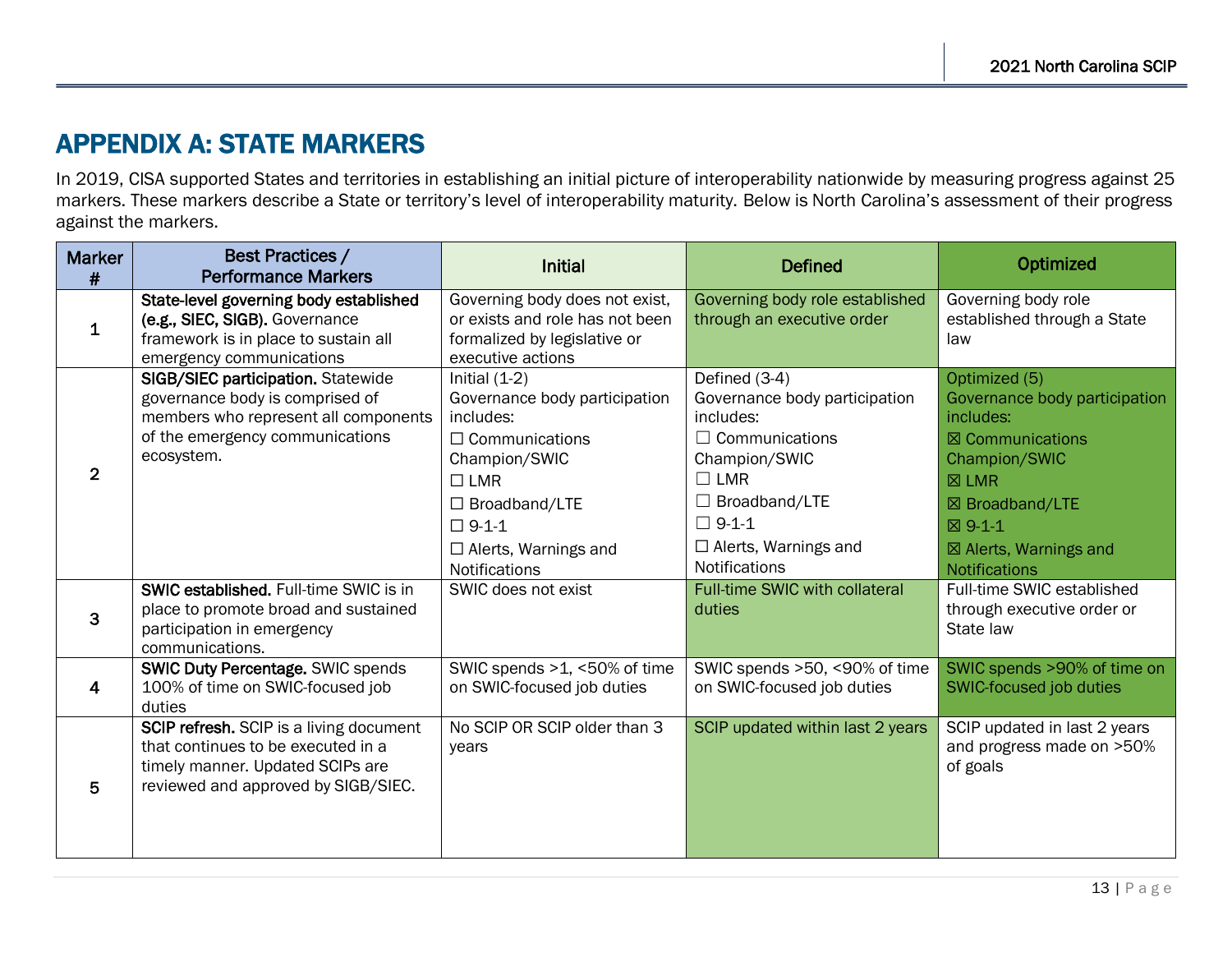| <b>Marker</b>  | Best Practices /                                                                                                                                                                                                                                                                                                                                                                                                         | <b>Initial</b>                                                                                                                                                                   | <b>Defined</b>                                                                                                                                                                | Optimized                                                                                                                                                                                                                                   |
|----------------|--------------------------------------------------------------------------------------------------------------------------------------------------------------------------------------------------------------------------------------------------------------------------------------------------------------------------------------------------------------------------------------------------------------------------|----------------------------------------------------------------------------------------------------------------------------------------------------------------------------------|-------------------------------------------------------------------------------------------------------------------------------------------------------------------------------|---------------------------------------------------------------------------------------------------------------------------------------------------------------------------------------------------------------------------------------------|
| #              | <b>Performance Markers</b>                                                                                                                                                                                                                                                                                                                                                                                               |                                                                                                                                                                                  |                                                                                                                                                                               |                                                                                                                                                                                                                                             |
| 6              | SCIP strategic goal percentage. SCIP<br>goals are primarily strategic to improve<br>long term emergency communications<br>ecosystem (LMR, LTE, 9-1-1, A&W) and<br>future technology transitions (5G, IoT,<br>UAS, etc.).<br>(Strategic and non-strategic goals are<br>completely different; strategy -- path<br>from here to the destination; it is unlike<br>tactics which you can "touch"; cannot<br>"touch" strategy) | <50% are strategic goals in<br><b>SCIP</b>                                                                                                                                       | >50%<90% are strategic goals<br>in SCIP                                                                                                                                       | >90% are strategic goals in<br><b>SCIP</b>                                                                                                                                                                                                  |
| $\overline{7}$ | Integrated emergency communication<br>grant coordination. Designed to ensure<br>State / territory is tracking and<br>optimizing grant proposals, and there is<br>strategic visibility how grant money is<br>being spent.                                                                                                                                                                                                 | No explicit approach or only<br>informal emergency<br>communications grant<br>coordination between<br>localities, agencies, SAA and/or<br>the SWIC within a State /<br>territory | SWIC and/or SIGB provides<br>guidance to agencies and<br>localities for emergency<br>communications grant funding<br>but does not review proposals or<br>make recommendations | SWIC and/or SIGB provides<br>guidance to agencies and<br>localities for emergency<br>communications grant funding<br>and reviews grant proposals<br>for alignment with the SCIP.<br>SWIC and/or SIGB provides<br>recommendations to the SAA |
| 8              | <b>Communications Unit process.</b><br>Communications Unit process present<br>in State / territory to facilitate<br>emergency communications<br>capabilities. Check the boxes of which<br>Communications positions are currently<br>covered within your process:<br>⊠ COML<br>⊠ COMT<br><b>⊠ ITSL</b><br><b>⊠ RADO</b><br>$\Box$ INCM<br>$\boxtimes$ INTD<br>⊠ AUXCOM<br><b>⊠ TERT</b>                                   | No Communications Unit<br>process at present                                                                                                                                     | <b>Communications Unit process</b><br>planned or designed (but not<br>implemented)                                                                                            | <b>Communications Unit process</b><br>implemented and active                                                                                                                                                                                |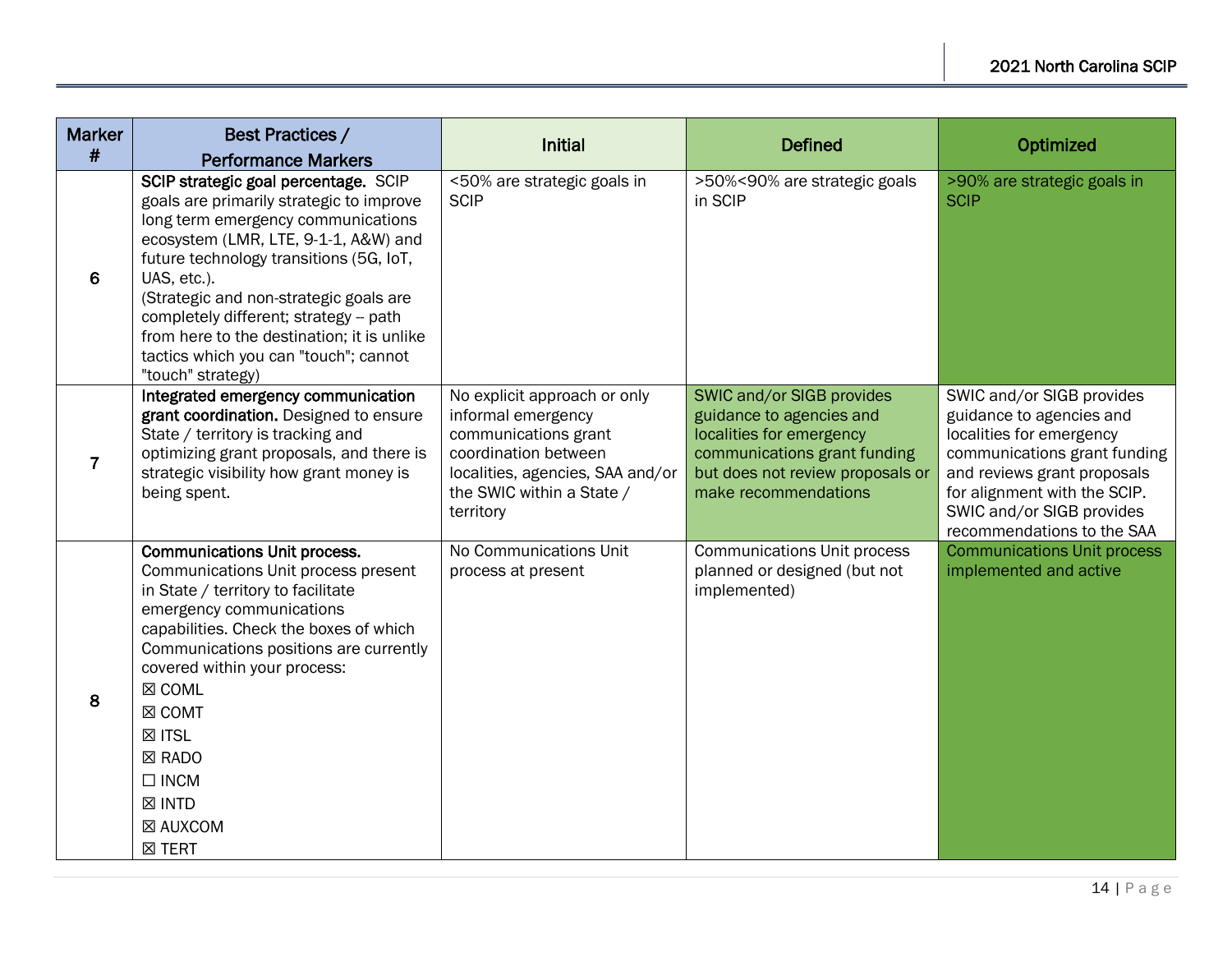| <b>Marker</b><br># | <b>Best Practices /</b><br><b>Performance Markers</b>                                                                                                                                                                                                                                                                                                                                                                                                                                | <b>Initial</b>                                                                                                                                                                   | <b>Defined</b>                                                                                                                                                                                          | Optimized                                                                                                                                                                                                                                                                                     |
|--------------------|--------------------------------------------------------------------------------------------------------------------------------------------------------------------------------------------------------------------------------------------------------------------------------------------------------------------------------------------------------------------------------------------------------------------------------------------------------------------------------------|----------------------------------------------------------------------------------------------------------------------------------------------------------------------------------|---------------------------------------------------------------------------------------------------------------------------------------------------------------------------------------------------------|-----------------------------------------------------------------------------------------------------------------------------------------------------------------------------------------------------------------------------------------------------------------------------------------------|
| 9                  | Interagency communication.<br>Established and applied interagency<br>communications policies, procedures<br>and guidelines.                                                                                                                                                                                                                                                                                                                                                          | Some interoperable<br>communications SOPs/SOGs<br>exist within the area and steps<br>have been taken to institute<br>these interoperability<br>procedures among some<br>agencies | Interoperable communications<br>SOPs/SOGs are formalized and<br>in use by agencies within the<br>area. Despite minor issues,<br>SOPs/SOGs are successfully<br>used during responses and/or<br>exercises | Interoperable communications<br>SOPs/SOGs within the area<br>are formalized and regularly<br>reviewed. Additionally, NIMS<br>procedures are well<br>established among agencies<br>and disciplines. All needed<br>procedures are effectively<br>utilized during responses<br>and/or exercises. |
| 10                 | TICP (or equivalent) developed. Tactical<br>Interoperable Communications Plans<br>(TICPs) established and periodically<br>updated to include all public safety<br>communications systems available                                                                                                                                                                                                                                                                                   | Regional or statewide TICP in<br>place                                                                                                                                           | Statewide or Regional TICP(s)<br>updated within past 2-5 years                                                                                                                                          | Statewide or Regional TICP(s)<br>updated within past 2 years                                                                                                                                                                                                                                  |
| 11                 | <b>Field Operations Guides (FOGs)</b><br>developed. FOGs established for a State<br>or territory and periodically updated to<br>include all public safety<br>communications systems available                                                                                                                                                                                                                                                                                        | Regional or statewide FOG in<br>place                                                                                                                                            | Statewide or Regional FOG(s)<br>updated within past 2-5 years                                                                                                                                           | Statewide or Regional FOG(s)<br>updated within past 2 years                                                                                                                                                                                                                                   |
| 12 <sup>2</sup>    | Alerts & Warnings. State or Territory has<br>Implemented an effective A&W program<br>to include the following characteristics:<br>(1) Effective documentation process to<br>inform and control message origination<br>and distribution<br>(2) Coordination of alerting plans and<br>procedures with neighboring<br>jurisdictions<br>(3) Operators and alert originators<br>receive periodic training<br>(4) Message origination, distribution,<br>and correction procedures in place | <49% of originating authorities<br>have all of the four A&W<br>characteristics                                                                                                   | >50%<74% of originating<br>authorities have all of the four<br>A&W characteristics                                                                                                                      | >75%<100% of originating<br>authorities have all of the four<br>A&W characteristics                                                                                                                                                                                                           |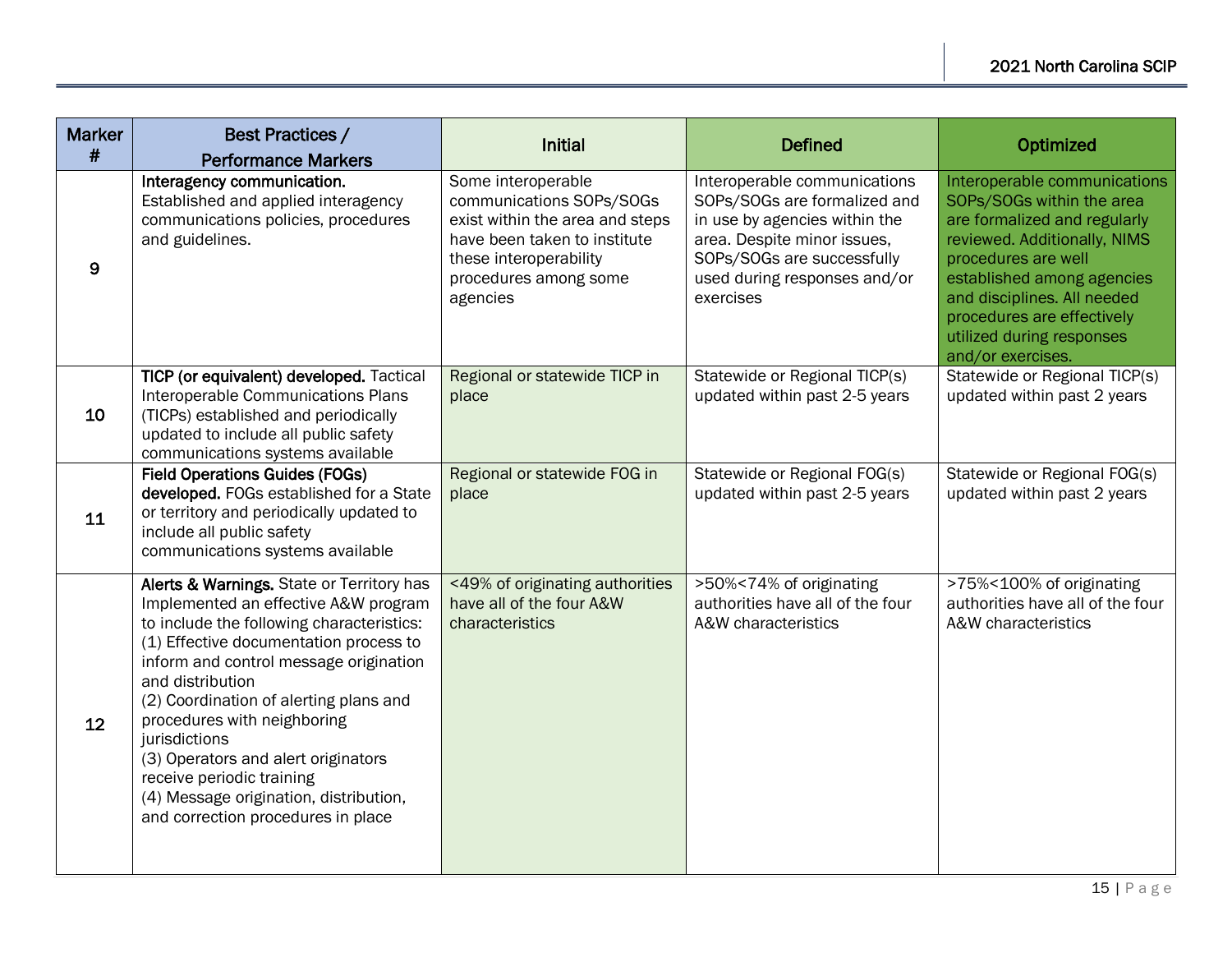| <b>Marker</b><br># | <b>Best Practices /</b><br><b>Performance Markers</b>                                                                                                                                 | <b>Initial</b>                                                                                                                                                                                                                                                                                                                                                                             | <b>Defined</b>                                                                                                                                                                                                                                                                                                                                                                       | Optimized                                                                                                                                                                                                                                                                                                                                                                                                            |
|--------------------|---------------------------------------------------------------------------------------------------------------------------------------------------------------------------------------|--------------------------------------------------------------------------------------------------------------------------------------------------------------------------------------------------------------------------------------------------------------------------------------------------------------------------------------------------------------------------------------------|--------------------------------------------------------------------------------------------------------------------------------------------------------------------------------------------------------------------------------------------------------------------------------------------------------------------------------------------------------------------------------------|----------------------------------------------------------------------------------------------------------------------------------------------------------------------------------------------------------------------------------------------------------------------------------------------------------------------------------------------------------------------------------------------------------------------|
| 13                 | Radio programming. Radios<br>programmed for National/Federal, SLTT<br>interoperability channels and channel<br>nomenclature consistency across a<br>State / territory.                | <49% of radios are programed<br>for interoperability and<br>consistency                                                                                                                                                                                                                                                                                                                    | >50%<74% of radios are<br>programed for interoperability<br>and consistency                                                                                                                                                                                                                                                                                                          | >75%<100% of radios are<br>programed for interoperability<br>and consistency                                                                                                                                                                                                                                                                                                                                         |
| 14                 | <b>Cybersecurity Assessment Awareness.</b><br>Cybersecurity assessment awareness.<br>(Public safety communications networks<br>are defined as covering: LMR, LTE, 9-1-<br>1, and A&W) | Public safety communications<br>network owners are aware of<br>cybersecurity assessment<br>availability and value (check<br>yes or no for each option)<br>$\square$ LMR<br>$\Box$ LTE<br>$\Box$ 9-1-1/CAD<br>$\square$ A&W                                                                                                                                                                 | Initial plus, conducted<br>assessment, conducted risk<br>assessment. (check yes or no<br>for each option)<br>$\Box$ LMR<br>$\Box$ LTE<br>$\Box$ 9-1-1/CAD<br>$\Box$ A&W                                                                                                                                                                                                              | Defined plus, Availability of<br>Cyber Incident Response Plan<br>(check yes or no for each<br>option)<br>$\Box$ LMR<br>$\Box$ LTE<br>$\Box$ 9-1-1/CAD<br>$\square$ A&W                                                                                                                                                                                                                                               |
| 15                 | NG9-1-1 implementation. NG9-1-1<br>implementation underway to serve<br>State / territory population.                                                                                  | Working to establish NG9-1-1<br>governance through<br>State/territorial plan.<br>Developing GIS to be<br>$\bullet$<br>able to support NG9-1-1<br>call routing.<br>Planning or<br>$\bullet$<br>implementing ESInet and<br><b>Next Generation Core</b><br>Services (NGCS).<br>Planning to or have<br>$\bullet$<br>updated PSAP<br>equipment to handle<br>basic NG9-1-1 service<br>offerings. | More than 75% of PSAPs and<br><b>Population Served have:</b><br>NG9-1-1 governance<br>established through<br>State/territorial plan.<br>GIS developed and able<br>to support NG9-1-1 call<br>routing.<br>Planning or implementing<br><b>ESInet and Next</b><br><b>Generation Core Services</b><br>(NGCS).<br>PSAP equipment updated<br>to handle basic NG9-1-1<br>service offerings. | More than 90% of PSAPs and<br>Population Served have:<br>NG9-1-1 governance<br>$\bullet$<br>established through<br>State/territorial plan.<br>GIS developed and<br>supporting NG9-1-1 call<br>routing.<br><b>Operational Emergency</b><br><b>Services IP Network</b><br>(ESInet)/Next<br><b>Generation Core</b><br>Services (NGCS).<br>PSAP equipment<br>updated and handling<br>basic NG9-1-1 service<br>offerings. |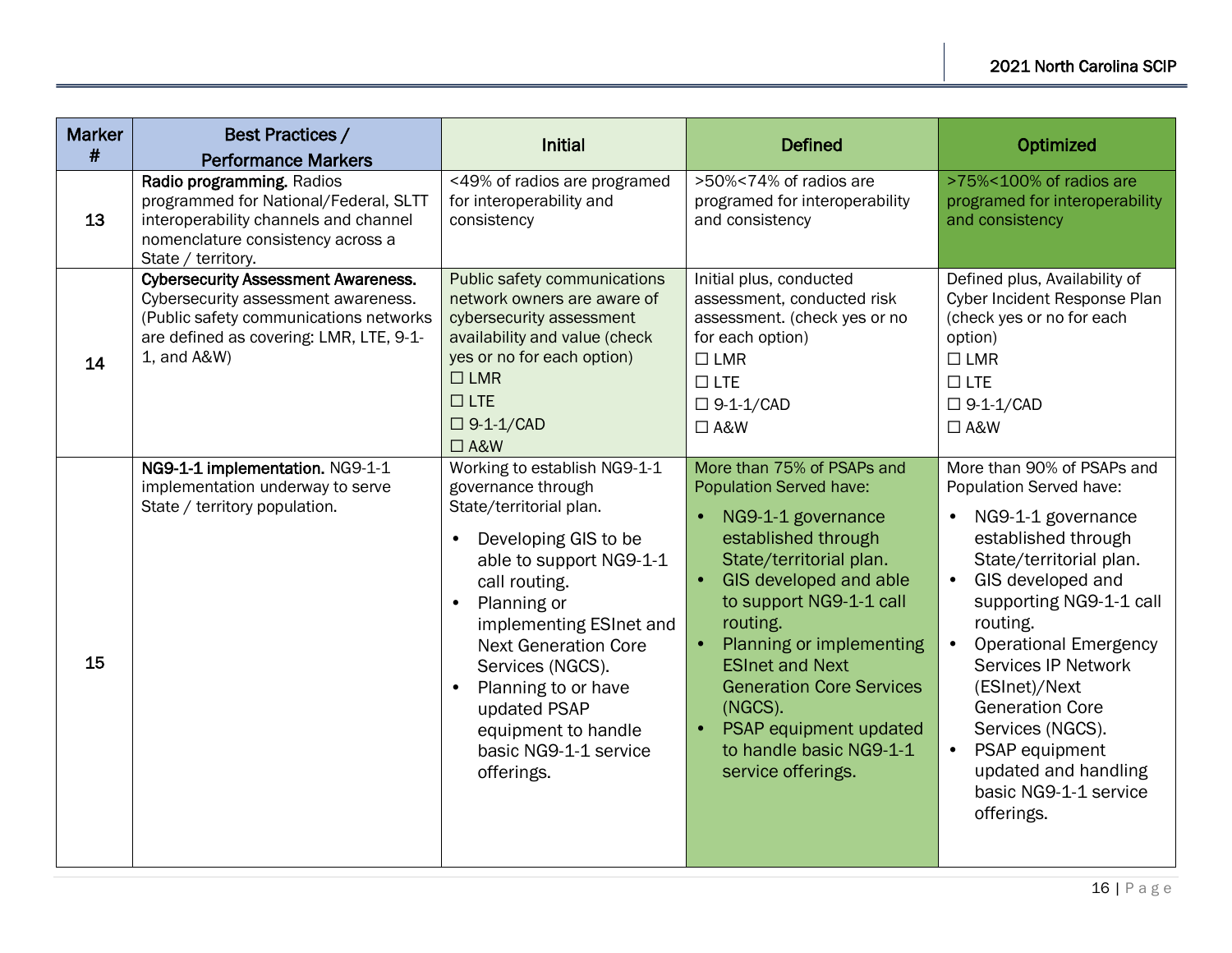| <b>Marker</b><br># | <b>Best Practices /</b><br><b>Performance Markers</b>                                                                                                                                                                                                                    | <b>Initial</b>                                                                                                                                                                                       | <b>Defined</b>                                                                                                                                                                                                                     | Optimized                                                                                                                                                                                                           |
|--------------------|--------------------------------------------------------------------------------------------------------------------------------------------------------------------------------------------------------------------------------------------------------------------------|------------------------------------------------------------------------------------------------------------------------------------------------------------------------------------------------------|------------------------------------------------------------------------------------------------------------------------------------------------------------------------------------------------------------------------------------|---------------------------------------------------------------------------------------------------------------------------------------------------------------------------------------------------------------------|
| 16                 | Data operability / interoperability.<br>Ability of agencies within a region to<br>exchange data on demand, and<br>needed, and as authorized. Examples of<br>systems would be:<br>- CAD to CAD<br>- Chat<br>$-$ GIS<br>- Critical Incident Management Tool (-<br>Web EOC) | Agencies are able to share data<br>only by email. Systems are not<br>touching or talking.                                                                                                            | Systems are able to touch but<br>with limited capabilities. One-<br>way information sharing.                                                                                                                                       | Full system to system<br>integration. Able to fully<br>consume and manipulate<br>data.                                                                                                                              |
| 17                 | Future Technology/Organizational<br>Learning. SIEC/SIGB is tracking,<br>evaluating, implementing future<br>technology (checklist)                                                                                                                                        | ⊠ LMR to LTE Integration<br>$\boxtimes$ 5G<br>⊠ IoT (cameras)<br>$\Box$ UAV (Smart Vehicles)<br>⊠ UAS (Drones)<br>$\Box$ Body Cameras<br>⊠ Public Alerting Software<br>$\square$ Sensors             | $\square$ Wearables<br>$\Box$ Machine Learning/Artificial<br>Intelligence/Analytics<br>$\Box$ Geolocation<br>$\boxtimes$ GIS<br>⊠ Situational Awareness Apps-<br>common operating picture<br>applications<br>□ Autonomous Vehicles | $\Box$ HetNets/Mesh<br>Networks/Software Defined<br><b>Networks</b><br>$\Box$ Acoustic Signaling (Shot<br>Spotter)<br>⊠ ESInet<br>$\Box$ 'The Next Narrowbanding'<br>$\Box$ Smart Cities<br>⊠ MCPTT Apps            |
| 18                 | <b>Communications Exercise objectives.</b><br>Specific emergency communications<br>objectives are incorporated into<br>applicable exercises Federal / State /<br>territory-wide                                                                                          | Regular engagement with State<br>Training and Exercise<br>coordinators                                                                                                                               | Promote addition of emergency<br>communications objectives in<br>State/county/regional level<br>exercises (target Emergency<br>Management community).<br>Including providing tools,<br>templates, etc.                             | Initial and Defined plus<br>mechanism in place to<br>incorporate and measure<br>communications objectives<br>into State/county/regional<br>level exercises                                                          |
| 19                 | <b>Trained Communications Unit</b><br>responders. Communications Unit<br>personnel are listed in a tracking<br>database (e.g. NQS One Responder,<br>CASM, etc.) and available for<br>assignment/response.                                                                | <49% of public safety agencies<br>within a State / territory have<br>access to Communications Unit<br>personnel who are listed in a<br>tracking database and<br>available for<br>assignment/response | >50%<74% of public safety<br>agencies within a State /<br>territory have access to<br><b>Communications Unit personnel</b><br>who are listed in a tracking<br>database and available for<br>assignment/response                    | >75%<100% of public safety<br>agencies within a State /<br>territory have access to<br><b>Communications Unit</b><br>personnel who are listed in a<br>tracking database and<br>available for<br>assignment/response |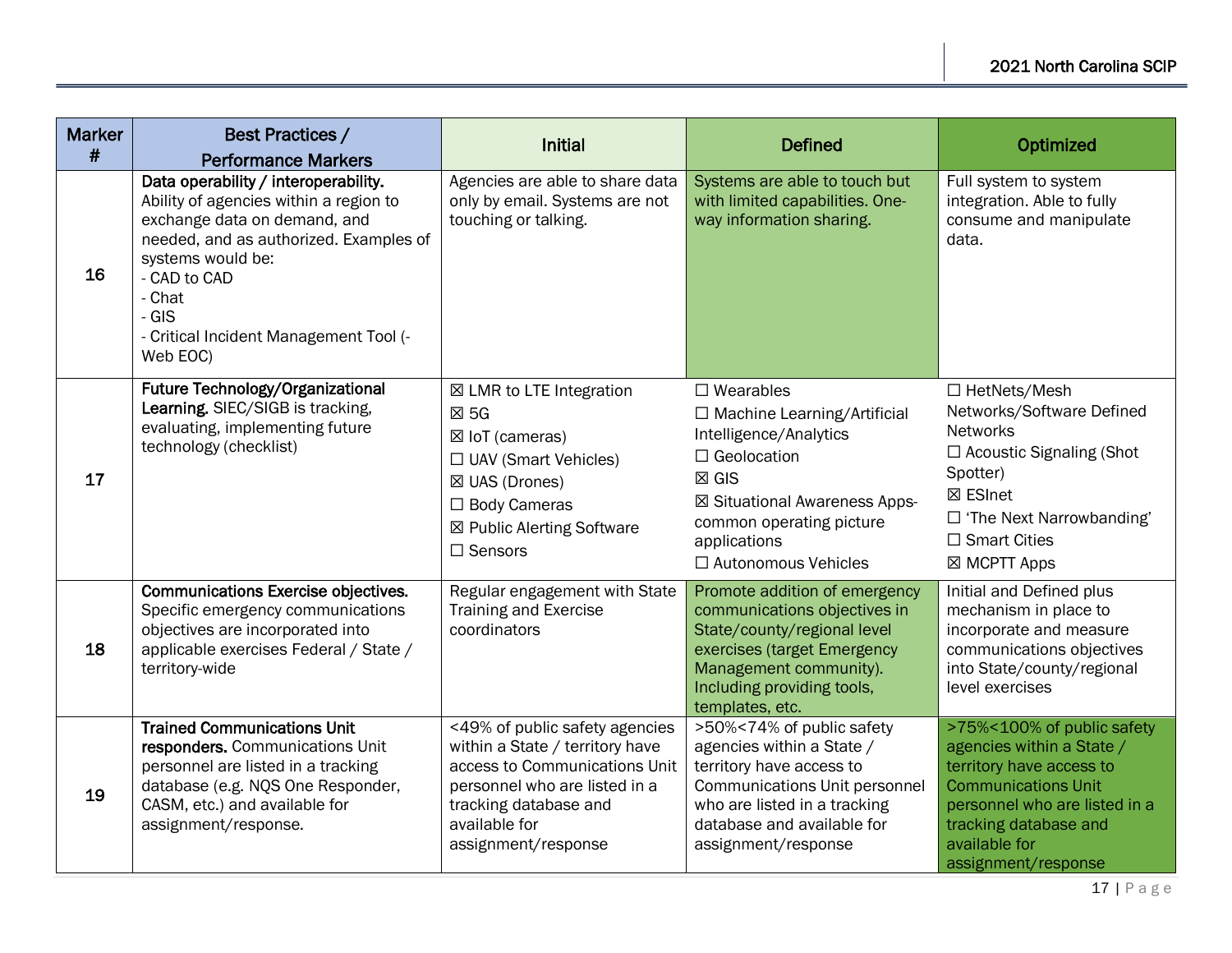| <b>Marker</b><br># | <b>Best Practices /</b><br><b>Performance Markers</b>                                                                                                                                                                                                                                                            | <b>Initial</b>                                                                                                                                    | <b>Defined</b>                                                                                                                                          | Optimized                                                                                                                                                                     |
|--------------------|------------------------------------------------------------------------------------------------------------------------------------------------------------------------------------------------------------------------------------------------------------------------------------------------------------------|---------------------------------------------------------------------------------------------------------------------------------------------------|---------------------------------------------------------------------------------------------------------------------------------------------------------|-------------------------------------------------------------------------------------------------------------------------------------------------------------------------------|
| 20                 | <b>Communications Usage Best</b><br>Practices/Lessons Learned. Capability<br>exists within jurisdiction to share best<br>practices/lessons learned (positive<br>and/or negative) across all lanes of the<br>Interoperability Continuum related to all<br>components of the emergency<br>communications ecosystem | Best practices/lessons learned<br>intake mechanism established.<br><b>Create Communications AAR</b><br>template to collect best<br>practices      | Initial plus review mechanism<br>established                                                                                                            | Defined plus distribution<br>mechanism established                                                                                                                            |
| 21                 | <b>Wireless Priority Service (WPS)</b><br>subscription. WPS penetration across<br>State / territory compared to maximum<br>potential                                                                                                                                                                             | <9% subscription rate of<br>potentially eligible participants<br>who signed up WPS across a<br>State / territory                                  | >10%<49% subscription rate of<br>potentially eligible participants<br>who signed up for WPS a State /<br>territory                                      | >50%<100% subscription rate<br>of potentially eligible<br>participants who signed up for<br>WPS across a State / territory                                                    |
| 22                 | Outreach. Outreach mechanisms in<br>place to share information across State                                                                                                                                                                                                                                      | SWIC electronic<br>communication (e.g. SWIC<br>email, newsletter, social media,<br>etc.) distributed to relevant<br>stakeholders on regular basis | Initial plus web presence<br>containing information about<br>emergency communications<br>interoperability, SCIP, trainings,<br>etc.                     | Defined plus in-<br>person/webinar<br>conference/meeting<br>attendance strategy and<br>resources to execute                                                                   |
| 23                 | Sustainment assessment. Identify<br>interoperable component system<br>sustainment needs;(e.g.<br>communications infrastructure,<br>equipment, programs, management)<br>that need sustainment funding.                                                                                                            | < 49% of component systems<br>assessed to identify<br>sustainment needs                                                                           | >50%<74% of component<br>systems assessed to identify<br>sustainment needs                                                                              | >75%<100% of component<br>systems assessed to identify<br>sustainment needs                                                                                                   |
| 24                 | Risk identification. Identify risks for<br>emergency communications<br>components.                                                                                                                                                                                                                               | < 49% of component systems<br>have risks assessed through a<br>standard template for all<br>technology components                                 | >50%<74% of component<br>systems have risks assessed<br>through a standard template for<br>all technology components                                    | >75%<100% of component<br>systems have risks assessed<br>through a standard template<br>for all technology components                                                         |
| 25                 | Cross Border / InterState (State to<br>State) Emergency Communications.<br>Established capabilities to enable<br>emergency communications across all<br>components of the ecosystem.                                                                                                                             | Little to no established:<br>$\Box$ Governance<br>□ SOPs/MOUs<br>$\Box$ Technology<br>□ Training/Exercises<br>$\Box$ Usage                        | Documented/established<br>across some lanes of the<br>Continuum:<br>⊠ Governance<br>⊠ SOPs/MOUs<br>$\Box$ Technology<br>⊠ Training/Exercises<br>⊠ Usage | Documented/established<br>across all lanes of the<br>Continuum:<br>$\Box$ Governance<br>$\square$ SOPs/MOUs<br>$\Box$ Technology<br>$\Box$ Training/Exercises<br>$\Box$ Usage |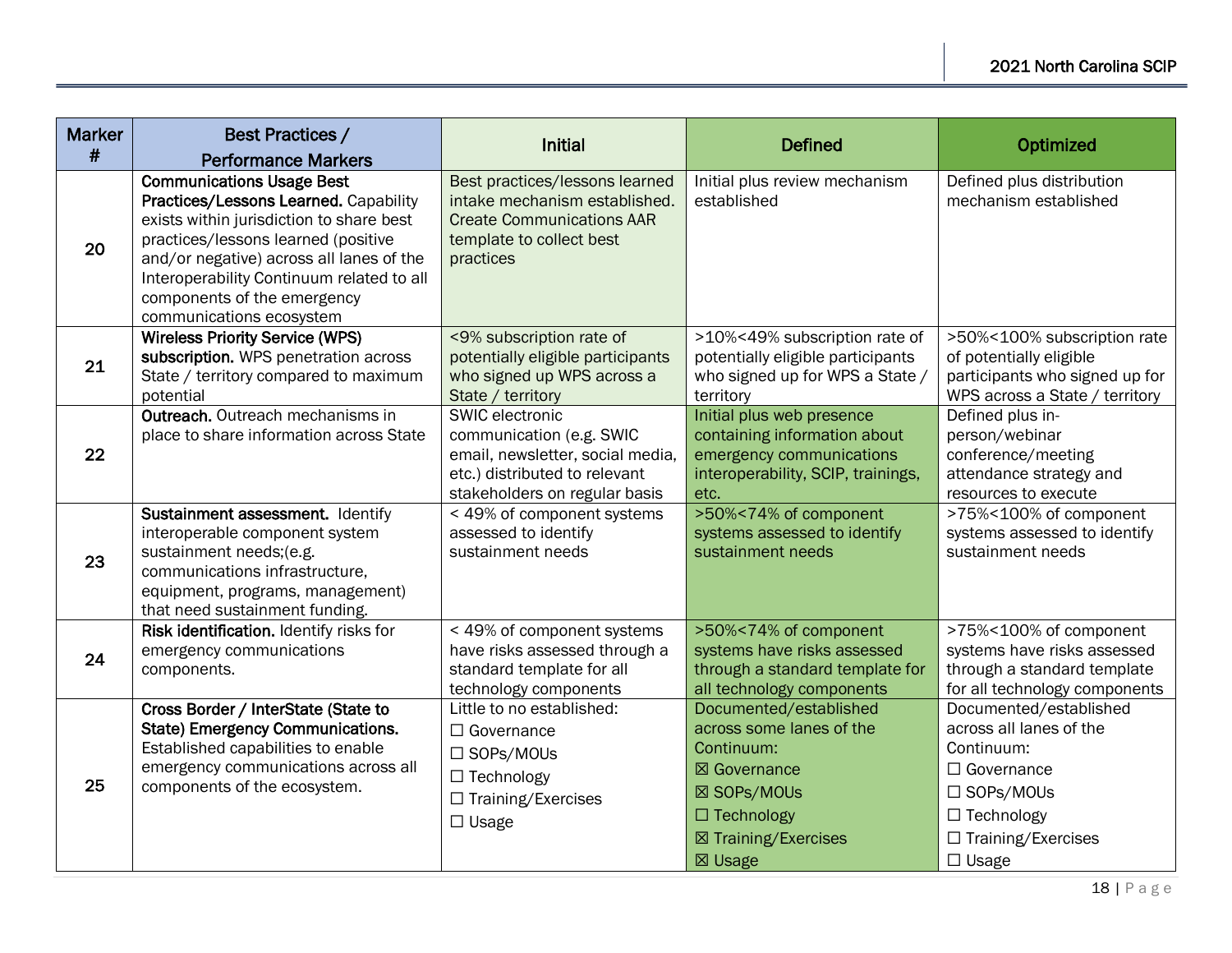## <span id="page-23-0"></span>APPENDIX B: ACRONYMS

| <b>Acronym</b> | <b>Definition</b>                                         |
|----------------|-----------------------------------------------------------|
| AAR            | After-Action Report                                       |
| AES-256        | <b>Advanced Encryption Standard-256</b>                   |
| AUXCOMM/AUXC   | <b>Auxiliary Emergency Communications</b>                 |
| <b>AWS</b>     | Alert and Warning System                                  |
| CAD            | <b>Computer Aided Dispatch</b>                            |
| <b>CASM</b>    | Communication Assets Survey and Mapping                   |
| <b>CISA</b>    | Cybersecurity and Infrastructure Security Agency          |
| <b>COML</b>    | <b>Communications Unit Leader</b>                         |
| <b>COMT</b>    | <b>Communications Unit Technician</b>                     |
| COMU           | <b>Communications Unit Program</b>                        |
| <b>DHS</b>     | Department of Homeland Security                           |
| <b>DPR</b>     | Domestic Preparedness Region                              |
| $E9-1-1$       | Enhanced 9-1-1                                            |
| EAS            | <b>Emergency Alert System</b>                             |
| <b>ECD</b>     | <b>Emergency Communications Division</b>                  |
| EOC            | <b>Emergency Operations Center</b>                        |
| <b>ESF #2</b>  | <b>Emergency Support Function #2: Communications</b>      |
| <b>ESInet</b>  | <b>Emergency Services Internet Protocol Network</b>       |
| <b>FEMA</b>    | <b>Federal Emergency Management Agency</b>                |
| FirstNet       | First Responder Network Authority                         |
| <b>FOG</b>     | <b>Field Operations Guide</b>                             |
| <b>GETS</b>    | Government Emergency Telecommunications Service           |
| GIS            | <b>Geospatial Information System</b>                      |
| <b>HSGP</b>    | <b>Homeland Security Grant Program</b>                    |
| <b>ICTAP</b>   | Interoperable Communications Technical Assistance Program |
| <b>INCM</b>    | <b>Incident Communications Center Manager</b>             |
| <b>INTD</b>    | <b>Incident Tactical Dispatcher</b>                       |
| IP             | <b>Internet Protocol</b>                                  |
| <b>IPAWS</b>   | <b>Integrated Public Alerts and Warnings System</b>       |
| <b>ISSI</b>    | Inter-RF Subsystem Interface                              |
| IT             | <b>Information Technology</b>                             |
| <b>ITSL</b>    | Information Technology Service Unit Leader                |
| <b>LMR</b>     | Land Mobile Radio                                         |
| <b>LTE</b>     | Long Term Evolution                                       |
| <b>MCPTT</b>   | <b>Mission Critical Push-to-Talk</b>                      |
| <b>MHz</b>     | Megahertz                                                 |